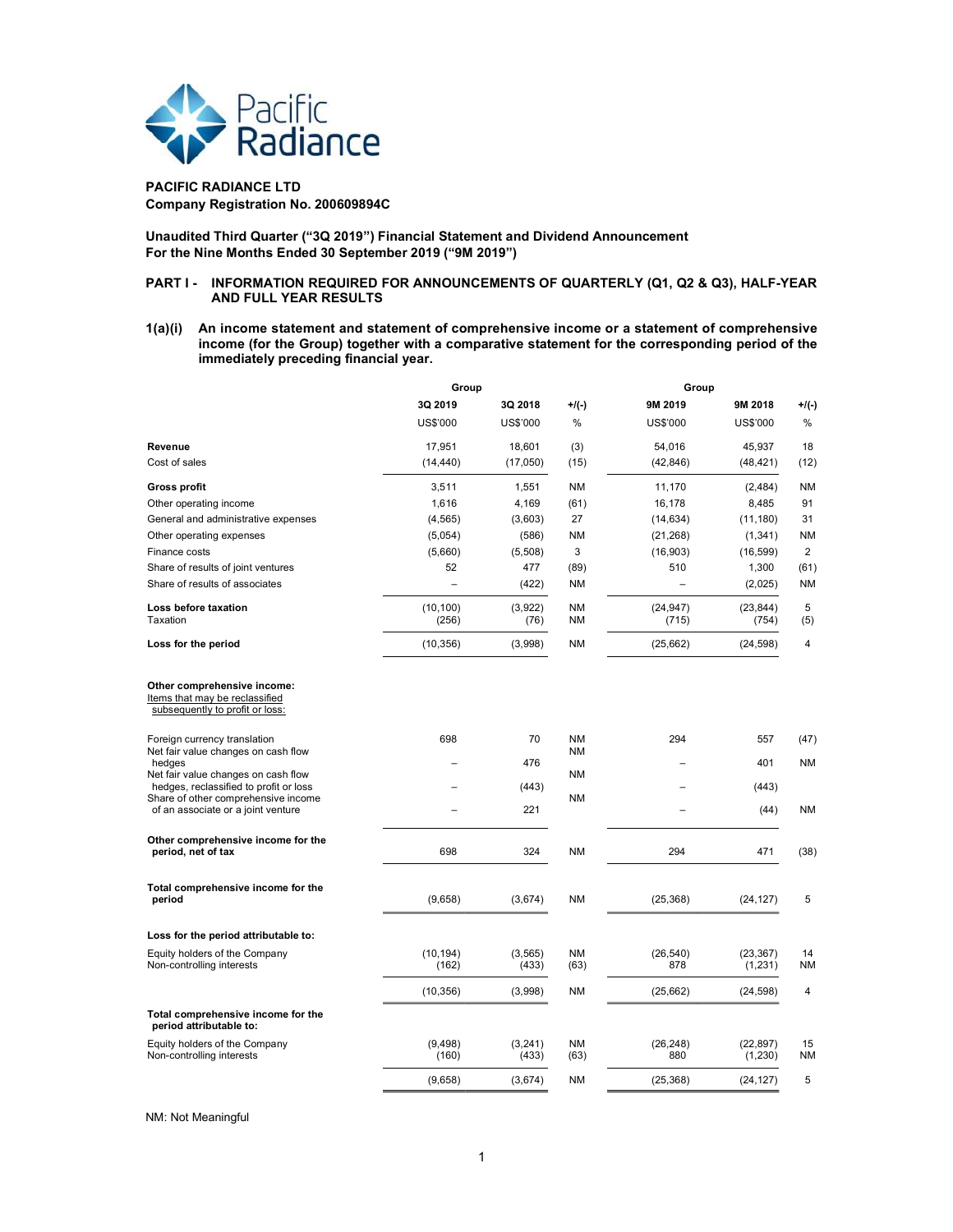# 1(a)(ii) Items, if significant must be included in the income statement

# Loss for the period was stated after charging/(crediting) the following:

|                                                                                                                  | Group               |                     | Group               |                     |  |
|------------------------------------------------------------------------------------------------------------------|---------------------|---------------------|---------------------|---------------------|--|
|                                                                                                                  | 3Q 2019<br>US\$'000 | 3Q 2018<br>US\$'000 | 9M 2019<br>US\$'000 | 9M 2018<br>US\$'000 |  |
| Depreciation of property, plant and equipment<br>and right-of-use assets (included in cost of<br>sales)          | 3,927               | 4,362               | 11,662              | 13,161              |  |
| Depreciation of property, plant and equipment<br>(included in general and administrative<br>expenses)            | 196                 | 223                 | 593                 | 684                 |  |
| Impairment of doubtful receivables, net                                                                          | 308                 | (75)                | 447                 | 882                 |  |
| Impairment/(writeback) of amounts due from<br>related companies                                                  | 1,158               | 4                   | 1,680               | (519)               |  |
| Impairment of investment in a joint venture                                                                      | 3,395               |                     | 3,395               |                     |  |
| (Gain)/loss on sale of property, plant and<br>equipment, net                                                     | (7)                 | 51                  | 762                 | 22                  |  |
| Loss/(gain) on disposal of assets held for sale                                                                  |                     |                     | 14,754              | (4)                 |  |
| Gain on termination of shipbuilding contract,<br>net                                                             |                     |                     |                     | (1, 190)            |  |
| Gain on termination of vessel lease contract,<br>net                                                             |                     |                     |                     | (1, 248)            |  |
| Gain on debt forgiveness of bank loan                                                                            |                     | (3, 156)            | (14, 256)           | (3, 156)            |  |
| Net fair value loss/(gain) on derivatives                                                                        |                     | 37                  | 29                  | (53)                |  |
| Exchange (gain)/loss                                                                                             | (1, 411)            | 65                  | (841)               | 449                 |  |
| Interest income                                                                                                  | (71)                | (290)               | (529)               | (1,759)             |  |
| Net fair value (gain)/loss on held for trading<br>investment securities                                          | (4)                 | 3                   | (9)                 | 10                  |  |
| Realisation of deferred gain on sale of<br>vessels to associates (included in share of<br>results of associates) |                     | (41)                |                     |                     |  |
| Writeback of tax in respect of prior years                                                                       |                     | (57)                |                     | (124)<br>(57)       |  |
|                                                                                                                  |                     |                     |                     |                     |  |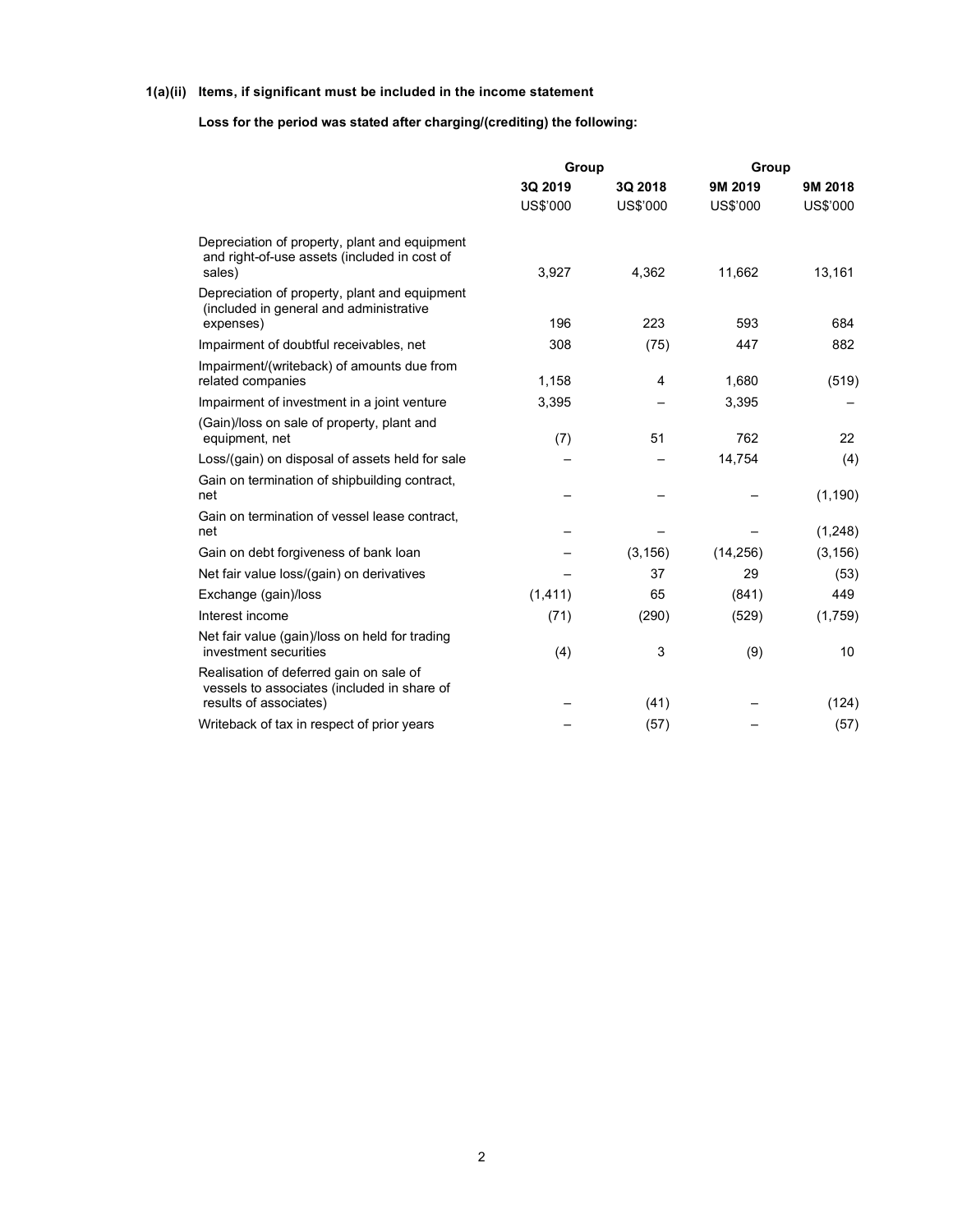1(b)(i) A statement of financial position (for the issuer and Group), together with a comparative statement as at the end of the immediately preceding financial year.

|                                                        |                      | Group                | Company              |                      |  |
|--------------------------------------------------------|----------------------|----------------------|----------------------|----------------------|--|
|                                                        | As at<br>30 Sep 2019 | As at<br>31 Dec 2018 | As at<br>30 Sep 2019 | As at<br>31 Dec 2018 |  |
| <b>ASSETS</b>                                          | US\$'000             | US\$'000             | US\$'000             | US\$'000             |  |
| <b>Non-current assets</b>                              |                      |                      |                      |                      |  |
| Property, plant and equipment                          | 274,068              | 284,349              | -                    | -                    |  |
| Right-of-use assets                                    | 8,191                |                      |                      |                      |  |
| Investment in subsidiaries<br>Investment in associates |                      |                      | 5                    | 5                    |  |
| Investment in joint ventures                           | 3,479                | 6,438                |                      |                      |  |
| Investment securities                                  | 50                   |                      |                      |                      |  |
| Club memberships<br>Amounts due from related companies | 156<br>59,256        | 156<br>52,172        |                      |                      |  |
| Derivatives                                            |                      | 118                  |                      |                      |  |
| Other receivables                                      | 330                  |                      |                      |                      |  |
|                                                        | 345,530              | 343,233              | 5                    | 5                    |  |
| <b>Current assets</b>                                  |                      |                      |                      |                      |  |
| Inventories<br>Trade receivables                       | 637                  | 402                  |                      |                      |  |
| Other receivables                                      | 24,430<br>7,250      | 17,683<br>4,016      | 2.739                | 37                   |  |
| Amounts due from related companies                     | 33,380               | 39.677               | 135,966              | 141,448              |  |
| Investment securities<br>Derivatives                   | 45                   | 39                   |                      |                      |  |
| Assets held for sale                                   | 4,950                | 17<br>32.954         |                      |                      |  |
| Cash and bank balances                                 | 20,744               | 30,731               | 750                  | 613                  |  |
|                                                        | 91,436               | 125,519              | 139,455              | 142,098              |  |
| <b>Total assets</b>                                    | 436,966              | 468,752              | 139,460              | 142,103              |  |
| <b>EQUITY AND LIABILITIES</b>                          |                      |                      |                      |                      |  |
| <b>Current liabilities</b>                             |                      |                      |                      |                      |  |
| Trade payables                                         | 13,146               | 15,717               |                      |                      |  |
| Other liabilities<br>Amounts due to related companies  | 85,159<br>7,880      | 69,724<br>8,437      | 11,275<br>204,910    | 9,342<br>204,620     |  |
| <b>Bank loans</b>                                      | 416,266              | 443,021              |                      |                      |  |
| Notes payable                                          | 72,590               | 73,350               | 72,590               | 73,350               |  |
| Provision for taxation                                 | 1,096                | 1,446<br>575         |                      |                      |  |
| Finance lease obligations<br>Lease liabilities         | 640<br>659           |                      |                      |                      |  |
|                                                        | 597,436              | 612,270              | 288,775              | 287,312              |  |
| <b>Non-current liabilities</b>                         |                      |                      |                      |                      |  |
| Other liabilities                                      | 11,717               | 11,717               |                      |                      |  |
| <b>Provisions</b>                                      | 236                  | 238                  |                      |                      |  |
| Deferred tax liabilities<br>Finance lease obligations  | 3,066                | 2,920<br>89          |                      |                      |  |
| Lease liabilities                                      | 8,265                |                      |                      |                      |  |
|                                                        | 23,284               | 14,964               |                      |                      |  |
| <b>Total liabilities</b>                               | 620,720              | 627,234              | 288,775              | 287,312              |  |
| <b>Net liabilities</b>                                 | (183, 754)           | (158, 482)           | (149, 315)           | (145, 209)           |  |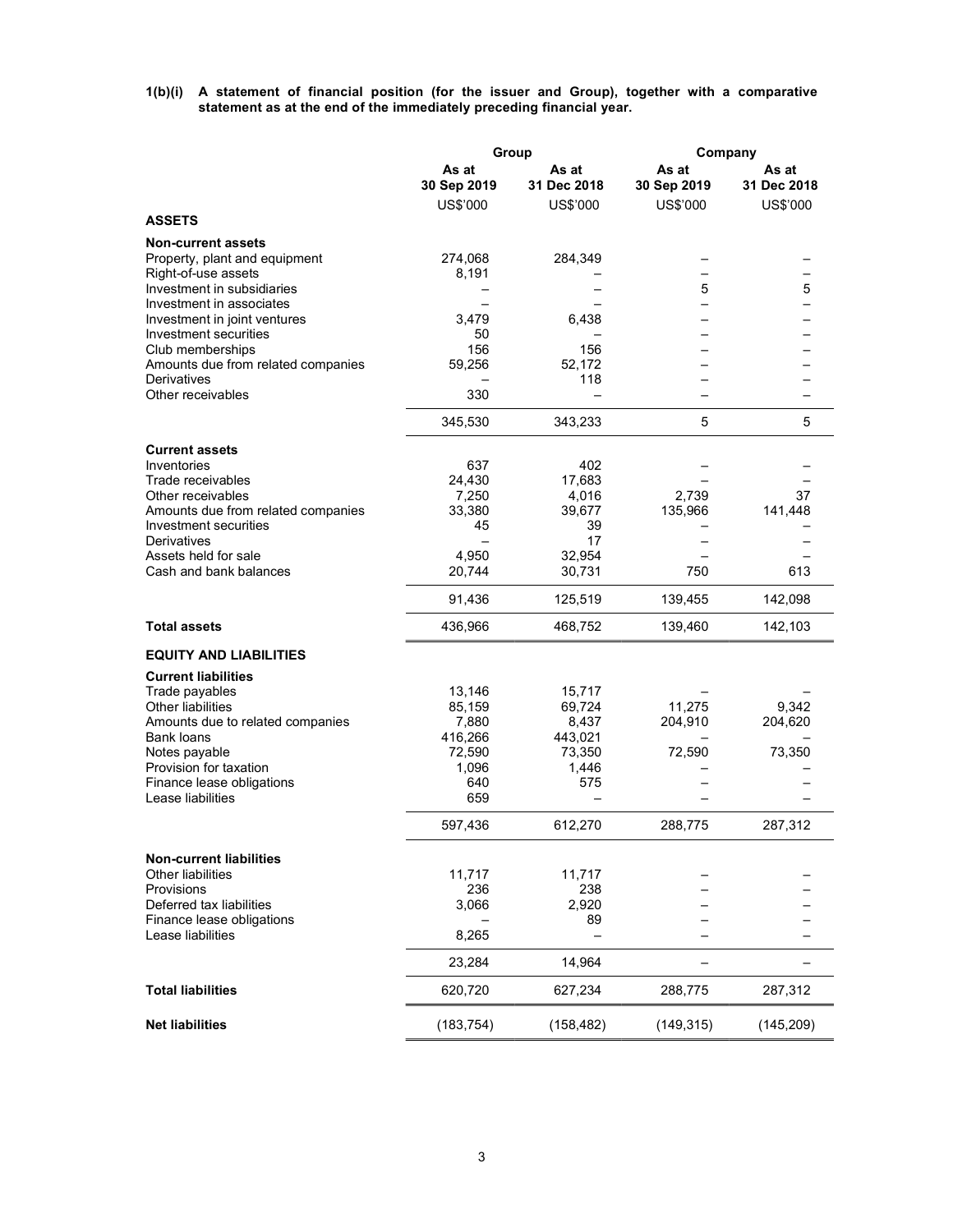1(b)(i) A statement of financial position (for the issuer and Group), together with a comparative statement as at the end of the immediately preceding financial year (cont'd).

|                                                         | Group                |                      | Company              |                      |  |
|---------------------------------------------------------|----------------------|----------------------|----------------------|----------------------|--|
|                                                         | As at<br>30 Sep 2019 | As at<br>31 Dec 2018 | As at<br>30 Sep 2019 | As at<br>31 Dec 2018 |  |
|                                                         | US\$'000             | US\$'000             | US\$'000             | US\$'000             |  |
| Equity attributable to equity<br>holders of the Company |                      |                      |                      |                      |  |
| Share capital                                           | 162.854              | 162.854              | 162.854              | 162,854              |  |
| Treasury shares                                         | (2,290)              | (2, 485)             | (2,290)              | (2, 485)             |  |
| Accumulated losses                                      | (324, 948)           | (298, 408)           | (309, 963)           | (305, 761)           |  |
| Other reserves                                          | (6, 972)             | (3,763)              | 84                   | 183                  |  |
|                                                         | (171, 356)           | (141, 802)           | (149, 315)           | (145, 209)           |  |
| Non-controlling interests                               | (12, 398)            | (16, 680)            |                      |                      |  |
| <b>Total equity</b>                                     | (183, 754)           | (158, 482)           | (149, 315)           | (145, 209)           |  |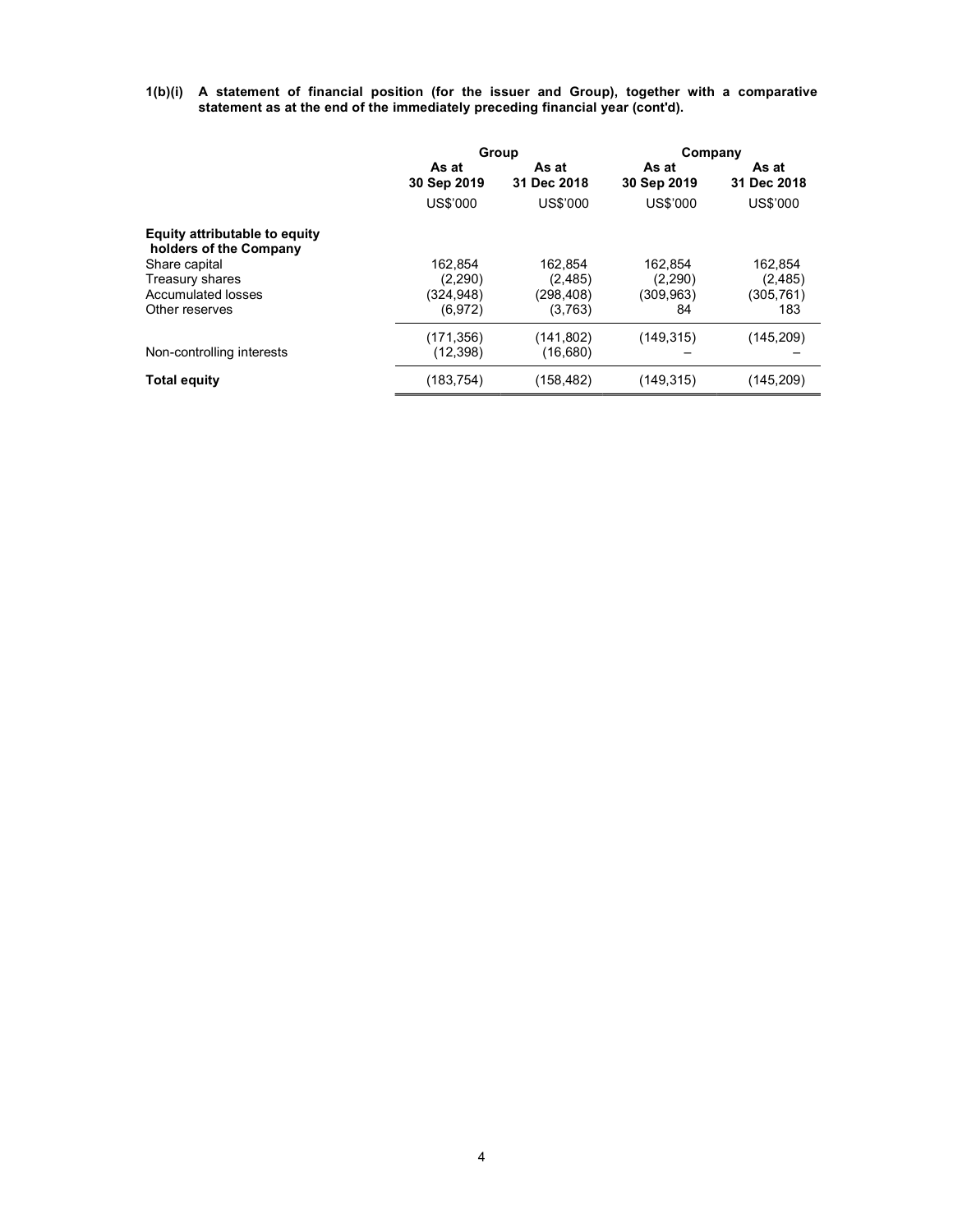#### 1(b)(ii) Aggregate amount of Group's borrowings and debt securities.

Amount repayable in one year or less, or on demand

| Group             |                  | Group             |                  |  |  |  |  |
|-------------------|------------------|-------------------|------------------|--|--|--|--|
| As at 30 Sep 2019 |                  | As at 31 Dec 2018 |                  |  |  |  |  |
| <b>Secured</b>    | <b>Unsecured</b> | <b>Secured</b>    | <b>Unsecured</b> |  |  |  |  |
| US\$'000          | US\$'000         | US\$'000          | US\$'000         |  |  |  |  |
| 416.906           | 72.590           | 443.596           | 73.350           |  |  |  |  |

# Amount repayable after one year

| As at 30 Sep 2019 | Group            | Group<br>As at 31 Dec 2018 |                          |
|-------------------|------------------|----------------------------|--------------------------|
| <b>Secured</b>    | <b>Unsecured</b> | <b>Secured</b>             | <b>Unsecured</b>         |
| US\$'000          | US\$'000         | US\$'000                   | US\$'000                 |
|                   | -                | 89                         | $\overline{\phantom{a}}$ |

#### Details of any collateral:

The Group's secured portion of bank loans is secured by:

- first legal mortgages over the vessels of the Group, with net book value of US\$215.8 million and US\$221.2 million as at 30 September 2019 and 31 December 2018 respectively;
- first legal mortgages over assets held for sale of the Group, with net book value of US\$5.0 million and US\$33.0 million as at 30 September 2019 and 31 December 2018 respectively;
- escrow mortgages over the buildings, ship-repair yard and plant and equipment of the Group, with net book value of US\$43.7 million and US\$46.1 million as at 30 September 2019 and 31 December 2018 respectively;
- a right to take assignment of charter earnings of the mortgaged vessels and insurance policies of the mortgaged vessels, mortgaged buildings and mortgaged ship-repair yard; and
- cash pledged of US\$2.9 million and US\$3.4 million as at 30 September 2019 and 31 December 2018 respectively.

In addition, certain of the Group's bank loans are secured by corporate guarantees from the Company and its subsidiaries.

The banks are entitled to enforce their rights against the mortgaged assets as the terms of the bank loans have been breached.

The Group is in the process of restructuring its debt obligations. Please refer to Note 10 for more information.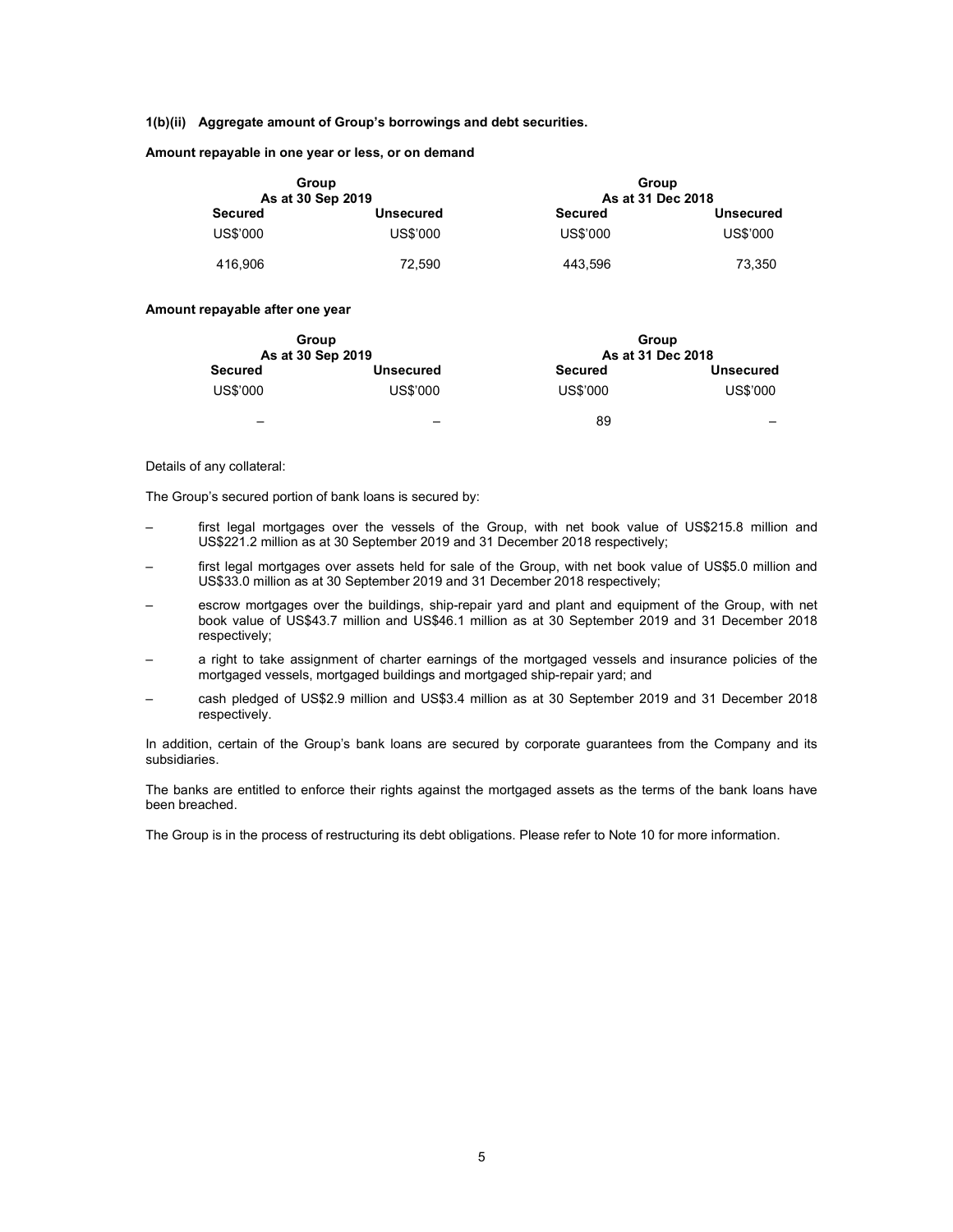#### 1(c) A statement of cash flows (for the Group), together with a comparative statement for the corresponding period of the immediately preceding financial year.

|                                                                    | Group               |                     |  |  |
|--------------------------------------------------------------------|---------------------|---------------------|--|--|
|                                                                    | 3Q 2019<br>US\$'000 | 3Q 2018<br>US\$'000 |  |  |
| Cash flows from operating activities:                              |                     |                     |  |  |
| Loss before taxation                                               | (10, 100)           | (3,922)             |  |  |
| Adjustments for:                                                   |                     |                     |  |  |
| Depreciation of property, plant and equipment and right-of-use     |                     |                     |  |  |
| assets                                                             | 4,123               | 4,585               |  |  |
| Finance costs                                                      | 5,660               | 5,508               |  |  |
| Interest income                                                    | (71)                | (290)               |  |  |
| Share of results of joint ventures                                 | (52)                | (477)               |  |  |
| Share of results of associates                                     |                     | 422                 |  |  |
| (Gain)/loss on sale of property, plant and equipment, net          | (7)                 | 51                  |  |  |
| Impairment/(writeback) of doubtful receivables, net                | 308                 | (75)                |  |  |
| Impairment of amounts due from related companies, net              | 1,158               | 4                   |  |  |
| Impairment of investment in a joint venture                        | 3,395               |                     |  |  |
| Net gain on debt forgiveness of bank loan                          |                     | (3, 156)            |  |  |
| Net gain on termination of lease receivable                        |                     | (412)               |  |  |
| Net fair value changes on cash flow hedges, reclassified to profit |                     |                     |  |  |
| or loss                                                            |                     | 443                 |  |  |
| Net fair value loss on derivatives                                 |                     | 37                  |  |  |
| Net fair value (gain)/loss on held for trading investment          |                     |                     |  |  |
| securities                                                         | (4)                 | 3                   |  |  |
| Recognition/(writeback) of share-based payment expense             | 112                 | (79)                |  |  |
| Exchange difference                                                | (1,276)             | 384                 |  |  |
| Operating cash flows before changes in working capital             | 3,246               | 3,026               |  |  |
| Decrease/(increase) in trade and other receivables                 | 685                 | (4, 543)            |  |  |
| Decrease/(increase) in amounts due from/to related companies       | 2,731               | (603)               |  |  |
| (Increase)/decrease in inventories                                 | (122)               | 386                 |  |  |
| (Decrease)/increase in trade payables and other liabilities        | (2,096)             | 1,808               |  |  |
| Cash generated from/(used in) operations                           | 4,444               | 74                  |  |  |
| Taxes paid                                                         | (306)               | (204)               |  |  |
| Interest paid                                                      | (6)                 | (2,484)             |  |  |
| Interest received                                                  | 26                  | 54                  |  |  |
| Net cash flows generated from/(used in) operating activities       | 4,158               | (2,560)             |  |  |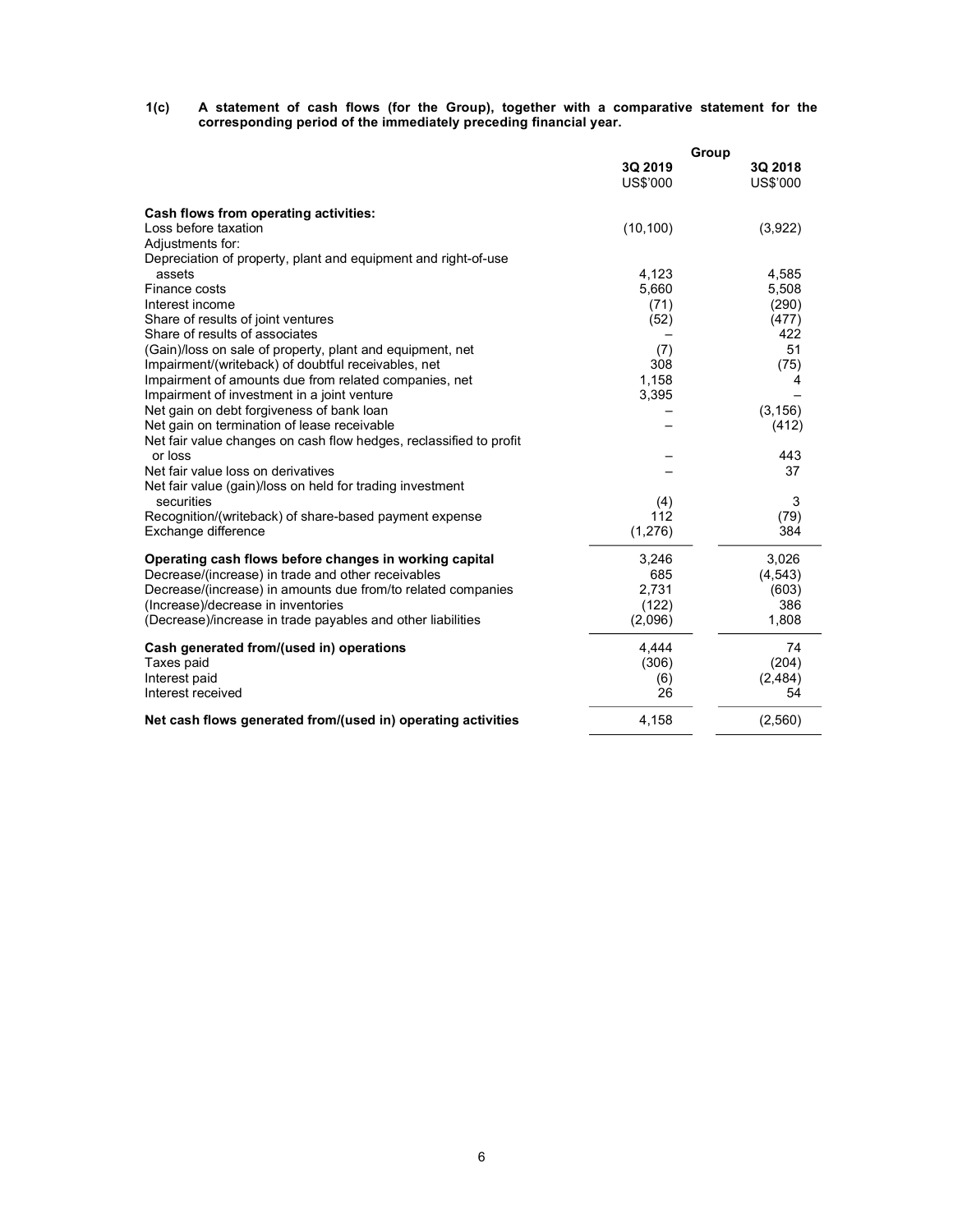1(c) A statement of cash flows (for the Group), together with a comparative statement for the corresponding period of the immediately preceding financial year (cont'd).

|                                                                                                          | Group    |          |  |  |
|----------------------------------------------------------------------------------------------------------|----------|----------|--|--|
|                                                                                                          | 3Q 2019  | 3Q 2018  |  |  |
|                                                                                                          | US\$'000 | US\$'000 |  |  |
| Cash flows from investing activities:                                                                    |          |          |  |  |
| Purchase of property, plant and equipment                                                                | (1,662)  | (685)    |  |  |
| Proceeds from sale of property, plant and equipment                                                      |          | 4,000    |  |  |
| Loans repaid by related companies, net                                                                   |          | 225      |  |  |
| Dividend income from a joint venture                                                                     | 234      |          |  |  |
| Purchase of investment securities                                                                        | (50)     |          |  |  |
| Net cash inflow on dissolution of a joint venture                                                        | 31       |          |  |  |
| Deposit paid for proposed acquisition of a company                                                       | (2,700)  |          |  |  |
| Net cash flows (used in)/generated from investing activities                                             | (4, 140) | 3,540    |  |  |
| Cash flows from financing activities:                                                                    |          |          |  |  |
| Repayment of finance lease obligations                                                                   | (3)      | (5)      |  |  |
| Repayment of principal portion of lease liabilities                                                      | (15)     |          |  |  |
| Repayment of bank loans                                                                                  |          | (3,929)  |  |  |
| Cash and bank balances (pledged)/released as securities                                                  | (47)     | 1,563    |  |  |
| Net cash flows used in financing activities                                                              | (65)     | (2, 371) |  |  |
|                                                                                                          |          |          |  |  |
| Net decrease in cash and bank balances                                                                   | (47)     | (1, 391) |  |  |
| Effect of exchange rate changes on cash and bank balances                                                | (35)     | (8)      |  |  |
| Cash and bank balances at beginning of the period                                                        | 17,930   | 26,093   |  |  |
| Cash and bank balances at end of the period                                                              | 17,848   | 24,694   |  |  |
|                                                                                                          |          |          |  |  |
| Breakdown of cash and bank balances at end of the period:<br>Cash and bank balances as per balance sheet | 20.744   | 28,153   |  |  |
| Cash pledged                                                                                             | (2,896)  | (3, 459) |  |  |
|                                                                                                          | 17,848   | 24,694   |  |  |
|                                                                                                          |          |          |  |  |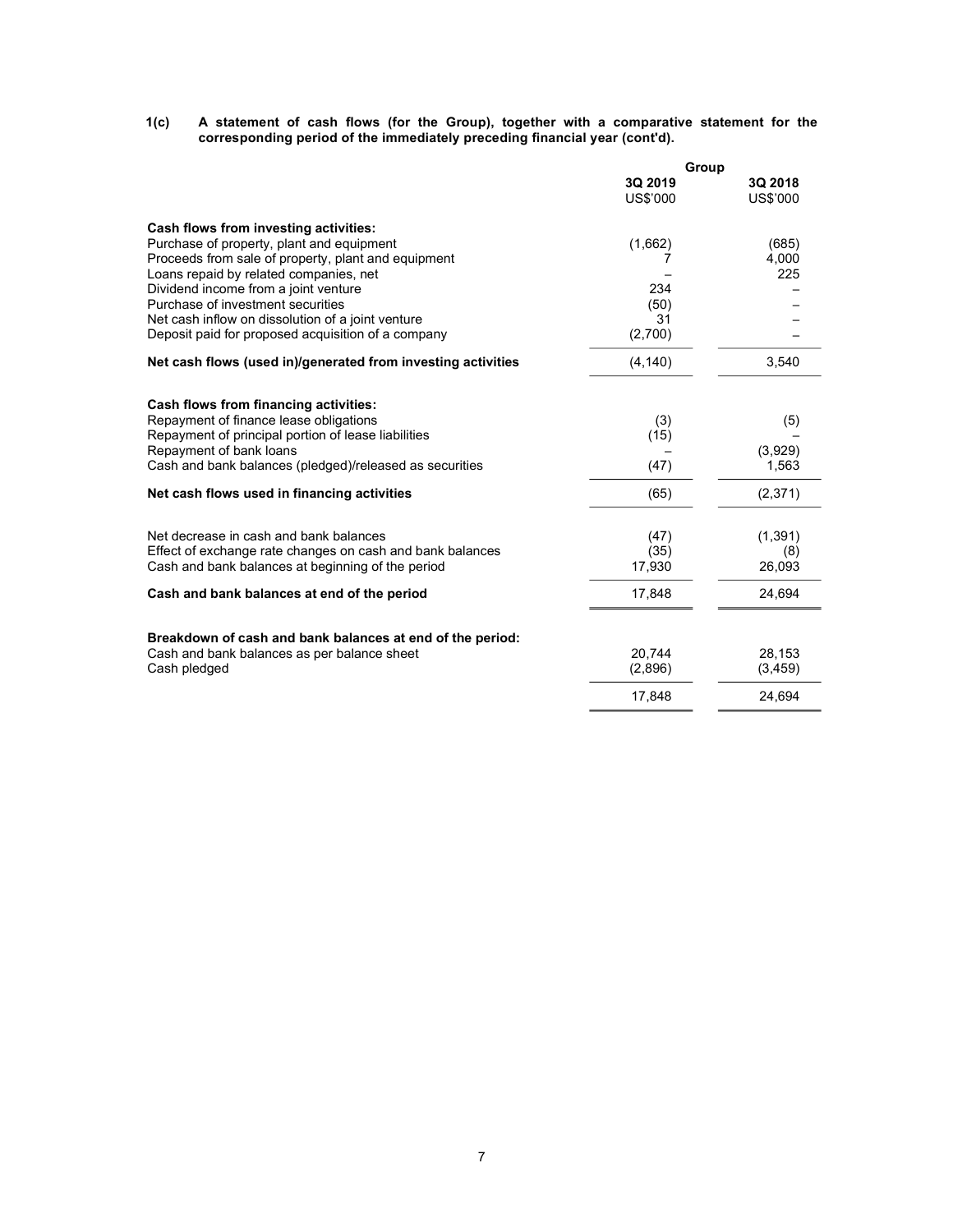# 1(d)(i) A statement (for the issuer and Group) showing either (i) all changes in equity or (ii) changes in equity other than those arising from capitalisation issues and distributions to shareholders, together with a comparative statement for the corresponding period of the immediately preceding financial year.

|                                                                                                              | <b>Share</b><br>capital  | Treasury<br><b>Shares</b> | Accumul-<br>ated<br>losses | <b>Total</b><br>other<br>reserves | Foreign<br>currency<br>translation payments<br>reserve | Employee<br>share-<br>based<br>reserve | Hedging<br>reserve | <b>Defined</b><br>benefit<br>plans | Capital<br>reserve       | <b>Total</b>             | Non-<br>controlling<br>interests | Total<br>equity |
|--------------------------------------------------------------------------------------------------------------|--------------------------|---------------------------|----------------------------|-----------------------------------|--------------------------------------------------------|----------------------------------------|--------------------|------------------------------------|--------------------------|--------------------------|----------------------------------|-----------------|
|                                                                                                              | US\$'000                 | US\$'000                  | US\$'000                   | US\$'000                          | US\$'000                                               | US\$'000                               | US\$'000           | US\$'000                           | US\$'000                 | US\$'000                 | US\$'000                         | US\$'000        |
| The Group<br>Balance at 1 July 2019                                                                          | 162,854                  | (2, 485)                  | (314, 754)                 | (4, 183)                          | (1, 412)                                               | 197                                    | 114                | 127                                | (3, 209)                 | (158, 568)               | (15,640)                         | (174, 208)      |
| Loss for the period<br>Other comprehensive income                                                            | $\overline{\phantom{0}}$ |                           | (10, 194)                  | $\qquad \qquad \blacksquare$      |                                                        |                                        |                    |                                    | $\qquad \qquad -$        | (10, 194)                | (162)                            | (10, 356)       |
| - Foreign currency translation                                                                               |                          |                           |                            | 697                               | 697                                                    |                                        |                    |                                    | $\qquad \qquad =$        | 697                      |                                  | 698             |
| - Re-measurement of defined benefit plans                                                                    |                          |                           |                            | (1)                               | $\equiv$                                               |                                        |                    | (1)                                | $\overline{\phantom{0}}$ | (1)                      |                                  |                 |
| Total comprehensive income for the period                                                                    |                          |                           | (10, 194)                  | 696                               | 697                                                    |                                        |                    | (1)                                | $\overline{\phantom{0}}$ | (9, 498)                 | (160)                            | (9,658)         |
| Contributions by and distributions to equity<br>holders                                                      |                          |                           |                            |                                   |                                                        |                                        |                    |                                    |                          |                          |                                  |                 |
| - Grant of equity-settled share performance<br>awards to employees<br>- Treasury shares reissued pursuant to |                          |                           |                            | 112                               |                                                        | 112                                    |                    |                                    |                          | 112                      |                                  | 112             |
| employee share award plan                                                                                    | $-$                      | 195                       | $\overline{\phantom{a}}$   | (195)                             | $\qquad \qquad -$                                      | (82)                                   |                    |                                    | (113)                    | $\overline{\phantom{m}}$ |                                  |                 |
| Total contributions by and distributions to<br>equity holders                                                |                          | 195                       |                            | (83)                              |                                                        | 30                                     |                    |                                    | (113)                    | 112                      |                                  | 112             |
| Changes in ownership interests in<br>subsidiaries                                                            |                          |                           |                            |                                   |                                                        |                                        |                    |                                    |                          |                          |                                  |                 |
| - Acquisition of non-controlling interests<br>without a change of control                                    |                          |                           |                            | (3, 402)                          |                                                        |                                        |                    |                                    | (3,402)                  | (3,402)                  | 3,402                            |                 |
| Total changes in ownership interests in<br>subsidiaries                                                      |                          |                           |                            | (3, 402)                          |                                                        |                                        |                    |                                    | (3, 402)                 | (3, 402)                 | 3,402                            |                 |
| Balance at 30 September 2019                                                                                 | 162,854                  | (2, 290)                  | (324, 948)                 | (6,972)                           | (715)                                                  | 227                                    | 114                | 126                                | (6, 724)                 | (171, 356)               | (12, 398)                        | (183, 754)      |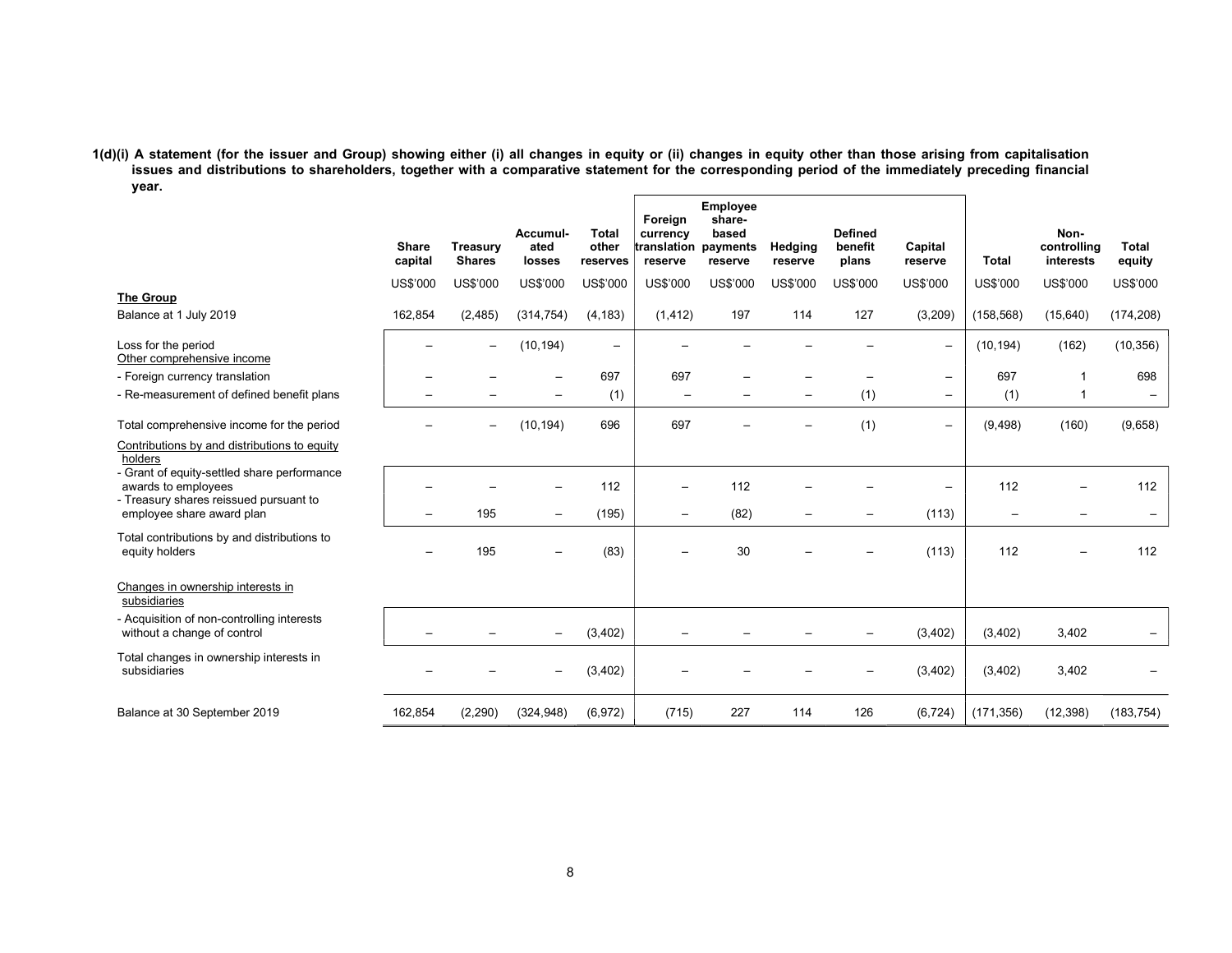1(d)(i) A statement (for the issuer and Group) showing either (i) all changes in equity or (ii) changes in equity other than those arising from capitalisation issues and distributions to shareholders, together with a comparative statement for the corresponding period of the immediately preceding financial year.

|                                                                                                           | <b>Share</b><br>capital | <b>Treasury</b><br><b>Shares</b> | Accumul-<br>ated<br>losses | <b>Total</b><br>other<br>reserves | Foreign<br>currency<br>translation<br>reserve | <b>Employee</b><br>share-<br>based<br>payments<br>reserve | Hedging<br>reserve | <b>Defined</b><br>benefit<br>plans | Capital<br>reserve       | <b>Total</b>      | Non-<br>controlling<br>interests | <b>Total</b><br>equity |
|-----------------------------------------------------------------------------------------------------------|-------------------------|----------------------------------|----------------------------|-----------------------------------|-----------------------------------------------|-----------------------------------------------------------|--------------------|------------------------------------|--------------------------|-------------------|----------------------------------|------------------------|
|                                                                                                           | US\$'000                | US\$'000                         | US\$'000                   | US\$'000                          | US\$'000                                      | US\$'000                                                  | US\$'000           | US\$'000                           | US\$'000                 | US\$'000          | US\$'000                         | US\$'000               |
| <b>The Group</b><br>Balance at 1 July 2018 (restated)                                                     | 162,854                 | (2,530)                          | (218, 813)                 | (3,834)                           | (941)                                         | 293                                                       | (81)               | 74                                 | (3, 179)                 | (62, 323)         | (15, 632)                        | (77, 955)              |
| Loss for the period                                                                                       |                         |                                  | (3, 565)                   | $\qquad \qquad -$                 |                                               |                                                           |                    |                                    | $\overline{\phantom{0}}$ | (3, 565)          | (433)                            | (3,998)                |
| Other comprehensive income<br>- Foreign currency translation                                              |                         |                                  |                            | 70                                | 70                                            |                                                           |                    |                                    | $\overline{\phantom{0}}$ | 70                |                                  | 70                     |
| - Net fair value changes on cash flow<br>hedges                                                           |                         |                                  |                            | 476                               | $\qquad \qquad -$                             | -                                                         | 476                | $\overline{\phantom{0}}$           | $\overline{\phantom{m}}$ | 476               |                                  | 476                    |
| - Net fair value changes on cash flow<br>hedges, reclassified to profit or loss                           |                         |                                  |                            | (443)                             | $\overline{\phantom{0}}$                      | -                                                         | (443)              | $\overline{\phantom{0}}$           | $\overline{\phantom{m}}$ | (443)             |                                  | (443)                  |
| - Share of other comprehensive<br>income of a joint venture                                               |                         |                                  |                            | 221                               | $=$                                           | $\equiv$                                                  | 163                | 58                                 | $\overline{\phantom{m}}$ | 221               |                                  | 221                    |
| Total comprehensive income for the<br>period                                                              |                         |                                  | (3, 565)                   | 324                               | 70                                            |                                                           | 196                | 58                                 | $\overline{\phantom{m}}$ | (3, 241)          | (433)                            | (3,674)                |
| Contributions by and distributions to<br>equity holders                                                   |                         |                                  |                            |                                   |                                               |                                                           |                    |                                    |                          |                   |                                  |                        |
| - Grant of equity-settled share<br>performance awards to employees<br>- Treasury shares reissued pursuant |                         |                                  |                            | (79)                              | $\overline{\phantom{0}}$                      | (79)                                                      |                    |                                    |                          | (79)              |                                  | (79)                   |
| to employee share award plan                                                                              |                         | 45                               |                            | (45)                              | $\qquad \qquad =$                             | (15)                                                      |                    |                                    | (30)                     | $\qquad \qquad -$ |                                  |                        |
| Total contributions by and distributions<br>to equity holders                                             |                         | 45                               |                            | (124)                             |                                               | (94)                                                      |                    |                                    | (30)                     | (79)              |                                  | (79)                   |
| Balance at 30 September 2018                                                                              | 162,854                 | (2, 485)                         | (222, 378)                 | (3,634)                           | (871)                                         | 199                                                       | 115                | 132                                | (3,209)                  | (65, 643)         | (16,065)                         | (81,708)               |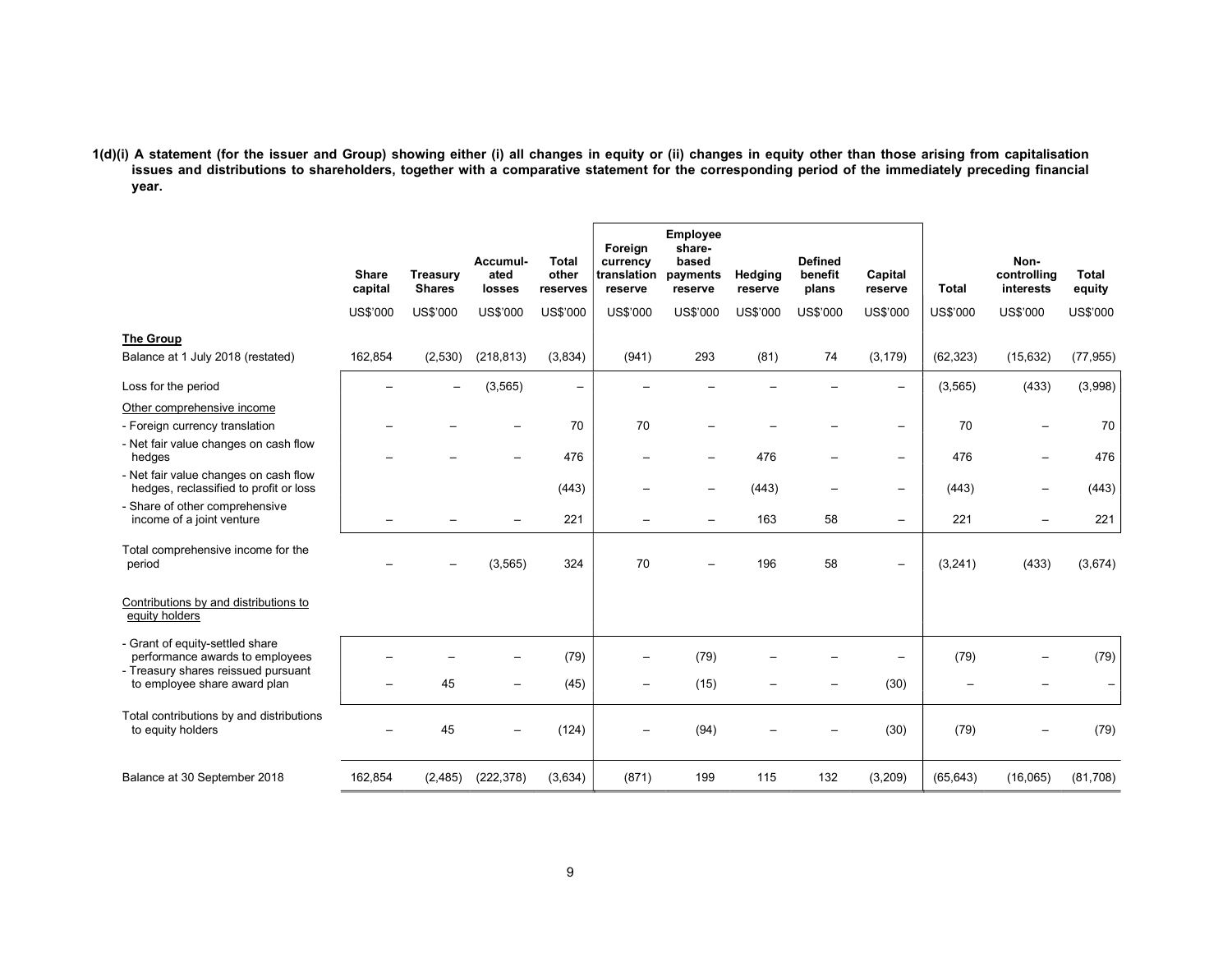1(d)(i) A statement (for the issuer and Group) showing either (i) all changes in equity or (ii) changes in equity other than those arising from capitalisation issues and distributions to shareholders, together with a comparative statement for the corresponding period of the immediately preceding financial year (cont'd).

 $\overline{\phantom{a}}$ 

|                                                                                                                                                                    | Share<br>capital<br>US\$'000 | <b>Treasury</b><br><b>Shares</b><br>US\$'000 | Accumu-<br>lated<br>losses<br><b>US\$'000</b> | <b>Total other</b><br>reserves<br>US\$'000 | <b>Employee</b><br>share-<br>based<br>payments<br>reserve<br>US\$'000 | Hedging<br>reserve<br>US\$'000 | Capital<br>reserve<br><b>US\$'000</b> | Total<br>US\$'000        |
|--------------------------------------------------------------------------------------------------------------------------------------------------------------------|------------------------------|----------------------------------------------|-----------------------------------------------|--------------------------------------------|-----------------------------------------------------------------------|--------------------------------|---------------------------------------|--------------------------|
| <b>The Company</b>                                                                                                                                                 |                              |                                              |                                               |                                            |                                                                       |                                |                                       |                          |
| Balance at 1 July 2019                                                                                                                                             | 162,854                      | (2,485)                                      | (304, 760)                                    | 167                                        | 197                                                                   |                                | (30)                                  | (144, 224)               |
| Loss for the period                                                                                                                                                | $\overline{a}$               | $\qquad \qquad -$                            | (5,203)                                       | $\qquad \qquad -$                          | $\overline{a}$                                                        | $\overline{\phantom{0}}$       | $\qquad \qquad -$                     | (5, 203)                 |
| Total comprehensive<br>income for the period                                                                                                                       |                              |                                              | (5,203)                                       |                                            |                                                                       |                                |                                       | (5,203)                  |
| Contributions by and<br>distributions to equity<br>holders:                                                                                                        |                              |                                              |                                               |                                            |                                                                       |                                |                                       |                          |
| - Grant of equity-settled<br>performance share<br>awards to employees<br>- Treasury shares reissued                                                                |                              |                                              |                                               | 112                                        | 112                                                                   |                                |                                       | 112                      |
| pursuant to employee<br>share award plan                                                                                                                           |                              | 195                                          | $\overline{\phantom{0}}$                      | (195)                                      | (82)                                                                  | $\overline{\phantom{0}}$       | (113)                                 | $\overline{\phantom{0}}$ |
| Total contributions by and<br>distributions to equity<br>holders                                                                                                   |                              | 195                                          |                                               | (83)                                       | 30                                                                    | $\overline{\phantom{0}}$       | (113)                                 | 112                      |
| Balance at 30 September<br>2019                                                                                                                                    | 162,854                      | (2,290)                                      | (309, 963)                                    | 84                                         | 227                                                                   |                                | (143)                                 | (149, 315)               |
| Balance at 1 July 2018                                                                                                                                             | 162,854                      | (2,530)                                      | (231, 922)                                    | 260                                        | 293                                                                   | (33)                           |                                       | (71, 338)                |
| Profit for the period                                                                                                                                              |                              |                                              | 10                                            | $\overline{\phantom{0}}$                   |                                                                       | $\overline{\phantom{0}}$       | $\equiv$                              | 10                       |
| Other comprehensive<br>income:<br>- Net fair value changes on<br>cash flow hedges<br>- Net fair value changes on<br>cash flow hedges,<br>reclassified to profit or |                              |                                              |                                               | 476                                        |                                                                       | 476                            | $\overline{\phantom{0}}$              | 476                      |
| loss                                                                                                                                                               |                              | $\overline{\phantom{0}}$                     | $\overline{\phantom{0}}$                      | (443)                                      | $\overline{a}$                                                        | (443)                          | $\overline{\phantom{0}}$              | (443)                    |
| Total comprehensive<br>income for the period                                                                                                                       |                              |                                              | 10                                            | 33                                         |                                                                       | 33                             | $\overline{\phantom{0}}$              | 43                       |
| Contributions by and<br>distributions to equity<br>holders:                                                                                                        |                              |                                              |                                               |                                            |                                                                       |                                |                                       |                          |
| - Grant of equity-settled<br>performance share<br>awards to employees                                                                                              |                              |                                              |                                               | (79)                                       | (79)                                                                  |                                | $\overline{\phantom{0}}$              | (79)                     |
| - Treasury shares reissued<br>pursuant to employee<br>share award plan                                                                                             |                              | 45                                           |                                               | (45)                                       | (15)                                                                  |                                | (30)                                  | $\overline{\phantom{0}}$ |
| Total contributions by and<br>distributions to equity<br>holders                                                                                                   |                              | 45                                           |                                               | (124)                                      | (94)                                                                  |                                | (30)                                  | (79)                     |
| Balance at 30 September<br>2018                                                                                                                                    | 162,854                      | (2, 485)                                     | (231, 912)                                    | 169                                        | 199                                                                   | -                              | (30)                                  | (71, 374)                |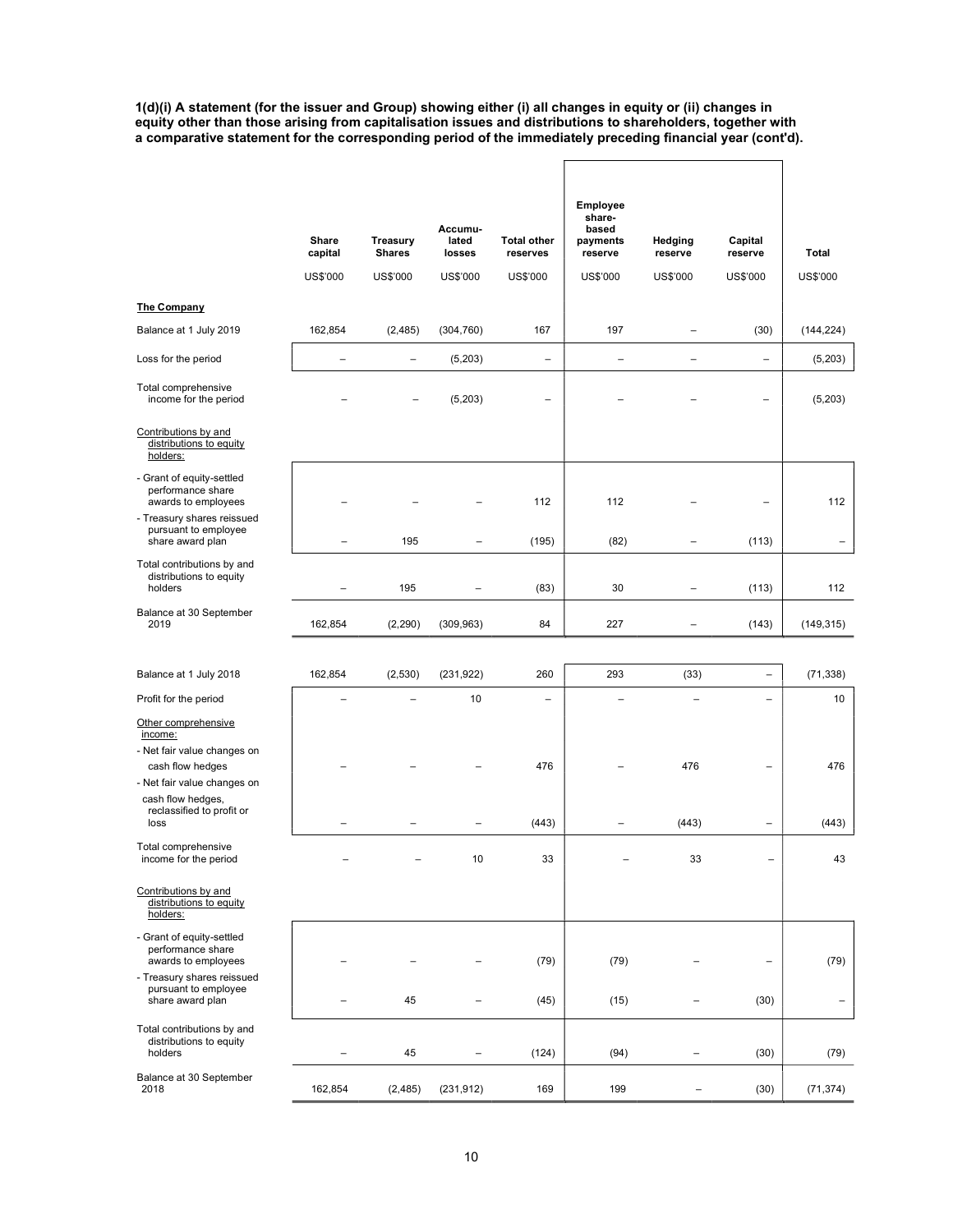1(d)(ii) Details of any changes in the company's share capital arising from rights issue, bonus issue, share buy-backs, exercise of share options or warrants, conversion of other issues of equity securities, issue of shares for cash or as consideration for acquisition or for any other purpose since the end of the previous period reported on. State the number of shares that may be issued on conversion of all the outstanding convertibles, if any, against the total number of issued shares excluding treasury shares and subsidiary holdings of the issuer, as at the end of the current financial period reported on and as at the end of the corresponding period of the immediately preceding financial year. State also the number of shares held as treasury shares and the number of subsidiary holdings, if any, and the percentage of the aggregate number of treasury shares and subsidiary holdings held against the total number of shares outstanding in a class that is listed as at the end of the current financial period reported on and as at the end of the corresponding period of the immediately preceding financial year.

In view of the debt restructuring, the Company did not renew the Share Buy Back Mandate (first approved by the Shareholders on 30 April 2014 and last renewed at the Annual General Meeting on 28 April 2017) at the last Annual General Meeting on 26 April 2019. The Company has not bought back any ordinary shares during the third quarter of 2019.

During the quarter ended 30 September 2019, the Company issued 931,000 (31 December 2018: 214,000) shares from treasury shares to its eligible employees upon vesting of share awards released under the Company's Performance Share Plan 2017.

As at 30 September 2019, the Company's total issued shares is 725,755,013 ordinary shares (31 December 2018: 725,755,013) with 11,098,000 (31 December 2018: 12,029,000) ordinary shares being held as treasury shares.

The Company has no subsidiary holdings as at 30 September 2019 and 31 December 2018.

# 1(d)(iii) To show the total number of issued shares excluding treasury shares as at the end of the current financial period and as at the end of the immediately preceding year.

The Company's total issued shares excluding treasury shares is 714,657,013 as at 30 September 2019 (31 December 2018: 713,726,013).

# 1(d)(iv) A statement showing all sales, transfers, disposal, cancellation and/or use of treasury shares as at the end of the current financial period reported on.

The movement of treasury shares are as follows:

| As at 1 January 2019                                                 | : 12.029.000 shares |
|----------------------------------------------------------------------|---------------------|
| Treasury shares reissued pursuant to employee performance share plan | : (931,000) shares  |
| Purchase of treasury shares during the year                          | : Nil               |
| As at 30 September 2019                                              | : 11.098.000 shares |

# 1(d)(v) A statement showing all sales, transfers, disposal, cancellation and/or use of subsidiary holdings as at the end of the current financial period reported on.

The Company has no subsidiary holdings as at 30 September 2019 and 31 December 2018. There was no sales, transfers, cancellation and/or use of subsidiary holdings for the period January to September 2019.

2. Whether the figures have been audited or reviewed and in accordance with which auditing standard or practice.

The financial statements for the periods under review have not been audited or reviewed by the Company's auditors.

#### 3. Where the figures have been audited or reviewed, the auditors' report (including any qualifications or emphasis of a matter).

Not applicable.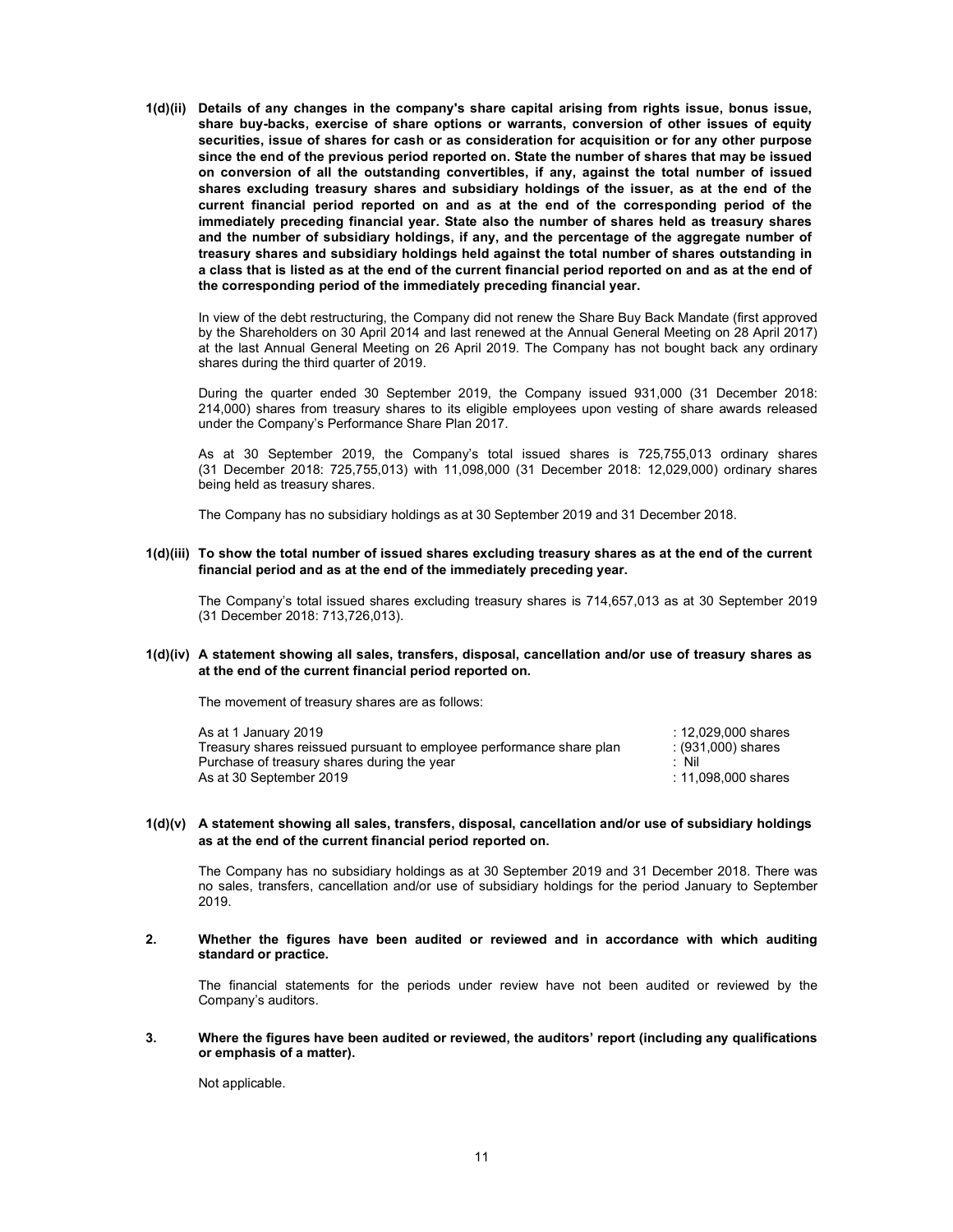### 4. Whether the same accounting policies and methods of computation as in the issuer's most recently audited annual financial statements have been applied.

The Group has applied the same accounting policies and methods of computation in the preparation of the financial statements for the current financial reporting period as those applied in the audited financial statements for the year ended 31 December 2018, except as disclosed in Note 5 below.

### 5. If there are any changes in the accounting policies and methods of computation, including any required by an accounting standard, what has changed, as well as the reasons for, and the effect of the change.

On 1 January 2019, the Group and the Company adopted all new and revised SFRS(I)s and INT SFRS(I)s that are relevant to its operations and are effective for annual periods beginning on or after 1 January 2019.

The adoption of new/revised SFRS(I)s and INT SFRS(I)s did not have any significant impact on the financial statements of the Group except for the following:

## a) Application of SFRS(I) 16 Leases

SFRS(I) 16 requires lessees to recognise most leases on balance sheets. The standard includes two recognition exemptions for lessees – leases of 'low value' assets and short-term leases. SFRS(I) 16 is effective for annual periods beginning on or after 1 January 2019. At commencement date of a lease, a lessee will recognise a liability to make lease payments (i.e. the lease liability) and an asset representing the right to use the underlying asset during the lease term (i.e. the right-of-use asset). Lessees will be required to separately recognise the interest expense on the lease liability and the depreciation expense on the right-of-use asset.

The Group has adopted SFRS(I) 16 retrospectively with the cumulative effect of initially applying the standard as an adjustment to the opening retained earnings at the date of initial application, 1 January 2019. The Group has measured the right-of-use asset at an amount equal to the lease liability, adjusted by the amount of any prepaid or accrued lease payments relating to that lease recognised in the statement of financial position immediately before 1 January 2019.

In addition, the Group elected the following practical expedients:

- not to reassess whether a contract is, or contains a lease at the date of initial application and to apply SFRS(I) 16 to all contracts that were previously identified as leases
- to apply the exemption not to recognise right-of-use asset and lease liabilities to leases for which the lease term ends within 12 months as of 1 January 2019
- to apply a single discount rate to a portfolio of leases with reasonably similar characteristics

On the adoption of SFRS(I) 16, the Group recognised right-of-use assets of US\$7,984,000 and lease liabilities of US\$7,984,000 for its leases previously classified as operating leases as of 1 January 2019.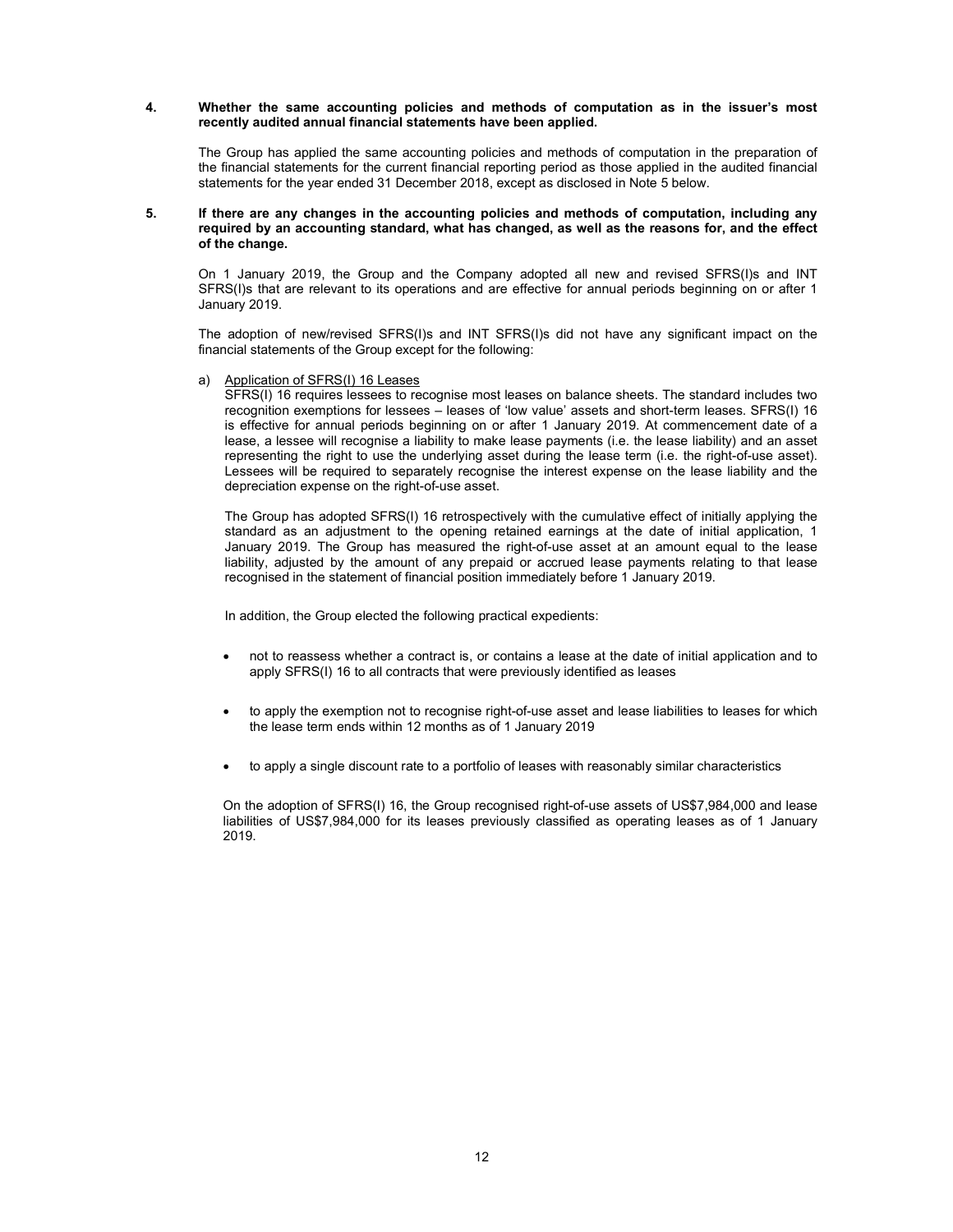6. Earnings per ordinary share of the group for the current financial period reported on and the corresponding period of the immediately preceding financial year, after deducting any provision for preference dividends.

|                                                                                                                                                             | Group          |                |
|-------------------------------------------------------------------------------------------------------------------------------------------------------------|----------------|----------------|
|                                                                                                                                                             | 9M 2019        | 9M 2018        |
| Loss attributable to equity holders of the Company (US\$'000)                                                                                               | (26, 540)      | (23,367)       |
| Weighted average ordinary shares for calculation ('000):                                                                                                    |                |                |
| applicable to basic earnings per share                                                                                                                      | 713.934        | 713.560        |
| based on a fully diluted basis                                                                                                                              | 713.934        | 713,560        |
| Earnings per ordinary share ("EPS") (US cents)<br>Based on weighted average number of ordinary shares on<br>(a)<br>issue<br>On a fully diluted basis<br>(b) | (3.7)<br>(3.7) | (3.3)<br>(3.3) |
|                                                                                                                                                             |                |                |

- 7. Net asset value (for the issuer and group) per ordinary share based on the total number of issued shares excluding treasury shares of the issuer at the end of the:
	- (a) current financial period reported on; and<br>(b) immediately preceding financial year.
	- enforcement in the period reported only a<br>immediately preceding financial year.

|                                                                      | Group              |                    | Company            |                    |
|----------------------------------------------------------------------|--------------------|--------------------|--------------------|--------------------|
|                                                                      | As at<br>30 Sep 19 | As at<br>31 Dec 18 | As at<br>30 Sep 19 | As at<br>31 Dec 18 |
| Net asset value (US\$'000)<br>Total number of ordinary shares issued | (171, 356)         | (141.802)          | (149.315)          | (145.209)          |
| (000)                                                                | 714.657            | 713.726            | 714.657            | 713,726            |
| Net asset value per ordinary share<br>(US cents)                     | (24.0)             | (19.9)             | (20.9)             | (20.3)             |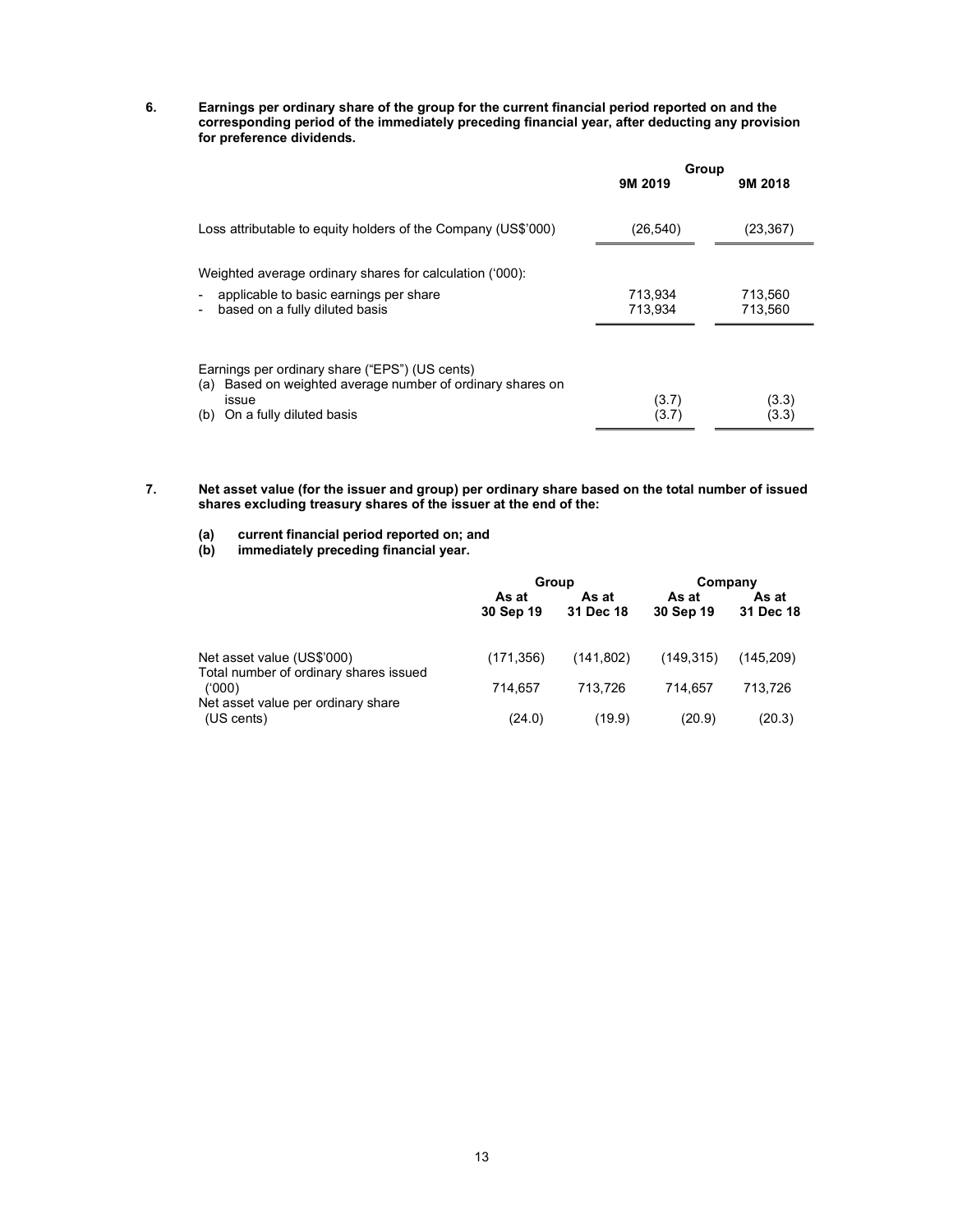- 8. A review of the performance of the Group, to the extent necessary for a reasonable understanding of the Group's business. It must include a discussion of the following:
	- (a) any significant factors that affected the turnover, costs, and earnings of the Group for the current financial period reported on, including (where applicable) seasonal or cyclical factors; and
	- (b) any material factors that affected the cash flow, working capital, assets or liabilities of the Group during the current financial period reported on.

#### REVIEW OF GROUP PERFORMANCE

#### Revenue

# 9 months ended 30 September 2019 ("9M 2019") vs 9 months ended 30 September 2018 ("9M 2018")

Revenue increased by approximately US\$8.1 million or 18% from US\$45.9 million for 9M 2018 to US\$54.0 million for 9M 2019.

The increase was attributed mainly to the increase in revenue from the Offshore Support Services Business of US\$5.1 million or 15% from US\$33.6 million for 9M 2018 to US\$38.7 million for 9M 2019. Revenue from the Subsea Business increased by US\$4.7 million or 63% from US\$7.5 million for 9M 2018 to US\$\$12.2 million for 9M 2019.The increase in revenue from Offshore Support Services Business and Subsea Business is due to higher utilisation of vessels.

This was partially offset by a decrease in revenue from the Shipyard Business of US\$1.8 million or 36% from US\$4.9 million for 9M 2018 to US\$3.1 million for 9M 2019 due to lower completion of ship repair works.

#### 3 months ended 30 September 2019 ("3Q 2019") vs 3 months ended 30 September 2018 ("3Q 2018")

Revenue decreased by approximately US\$0.6 million or 3% from US\$18.6 million for 3Q 2018 to US\$18.0 million for 3Q 2019.

The decrease was attributed mainly to a decrease in revenue from the Shipyard Business of US\$1.9 million or 72% from US\$2.7 million for 3Q 2018 to US\$0.8 million for 3Q 2019 due to lower completion of ship repair works.

This was partially offset by an increase in revenue from the Offshore Support Services Business of US\$1.1 million or 8% from US\$13.3 million for 3Q 2018 to US\$14.4 million for 3Q 2019. Revenue from the Subsea Business increased by US\$0.2 million or 6% from US\$2.6 million for 3Q 2018 to US\$2.8 million for 3Q 2019. The increase in revenue from Offshore Support Services Business and Subsea Business is due to higher utilisation of vessels.

#### Gross profit

#### 9 months ended 30 September 2019 ("9M 2019") vs 9 months ended 30 September 2018 ("9M 2018")

# 3 months ended 30 September 2019 ("3Q 2019") vs 3 months ended 30 September 2018 ("3Q 2018")

Gross profit of US\$11.2 million was recorded for 9M 2019 compared to gross loss of US\$2.5 million for 9M 2018.

Gross profit increased by approximately US\$1.9 million from US\$1.6 million in 3Q 2018 to US\$3.5 million in 3Q 2019.

The overall improvement in gross profit was mainly attributable to improved performances from the Offshore Support Services and Subsea Businesses and partially offset by weaker performance from the Shipyard Business.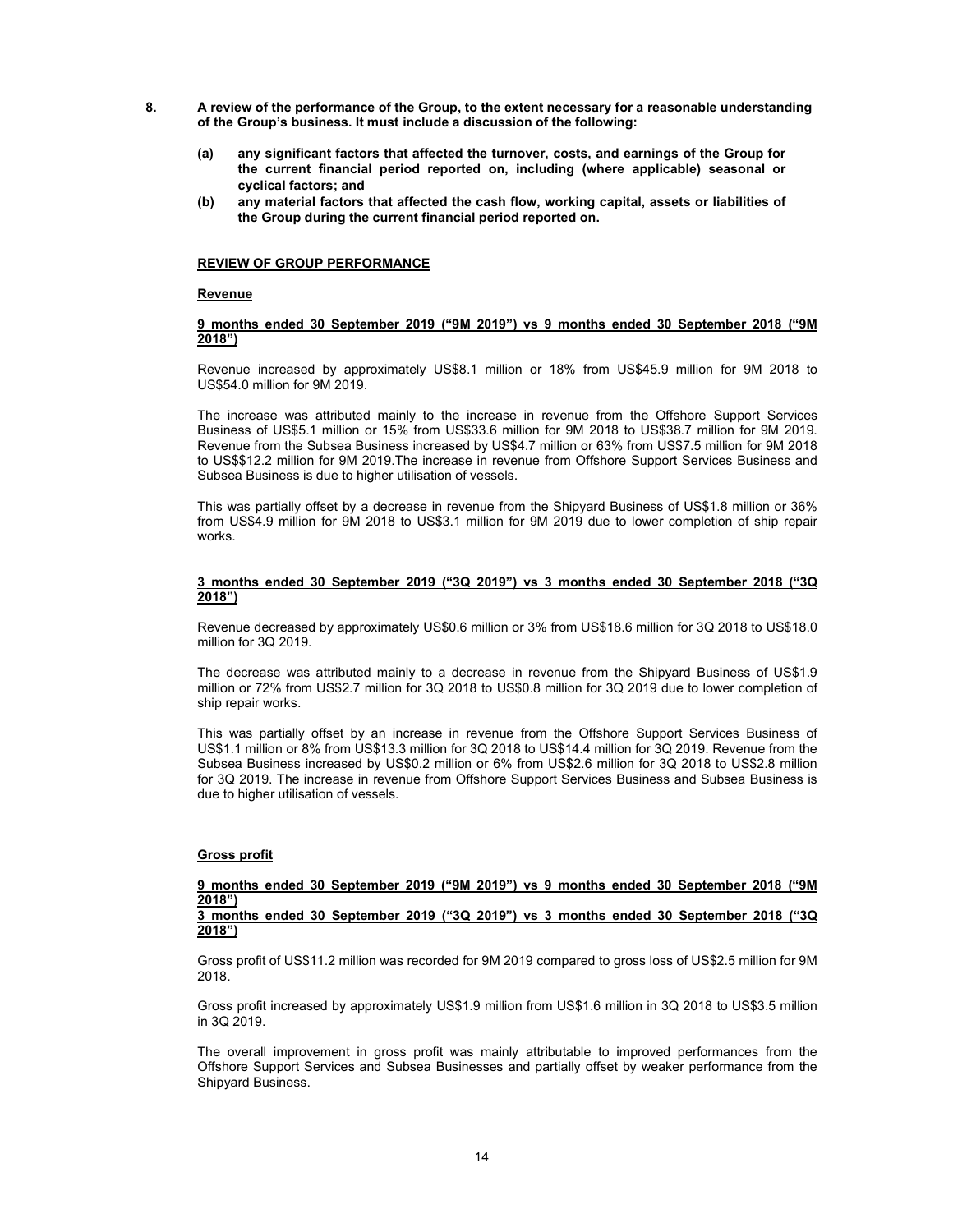#### REVIEW OF GROUP PERFORMANCE (CONT'D)

#### Other operating income

#### 9 months ended 30 September 2019 ("9M 2019") vs 9 months ended 30 September 2018 ("9M 2018")

Other operating income increased by approximately US\$7.7 million or 91% from US\$8.5 million for 9M 2018 to US\$16.2 million for 9M 2019.

The increase was mainly attributable to gain on debt forgiveness of bank loan of US\$14.3 million recorded for 9M 2019 compared to US\$3.2 million for 9M 2018.

### 3 months ended 30 September 2019 ("3Q 2019") vs 3 months ended 30 September 2018 ("3Q  $2018"$

Other operating income decreased by approximately US\$2.6 million or 61% from US\$4.2 million for 3Q 2018 to US\$1.6 million for 3Q 2019.

The decrease was mainly attributable to the absence of gain on debt forgiveness of bank loan of US\$3.2 million recorded in 3Q 2018 and lower interest income of US\$0.2 million. This is partially offset by foreign exchange gain of US\$1.4 million in 3Q 2019.

# General and administrative expenses

#### 9 months ended 30 September 2019 ("9M 2019") vs 9 months ended 30 September 2018 ("9M 2018") 3 months ended 30 September 2019 ("3Q 2019") vs 3 months ended 30 September 2018 ("3Q

# 2018")

General and administrative expenses increased by approximately US\$3.4 million or 31% from US\$11.2 million for 9M 2018 to US\$14.6 million for 9M 2019.

General and administrative expenses increased by approximately US\$1.0 million or 27% from US\$3.6 million for 3Q 2018 to US\$4.6 million for 3Q 2019.

The increase in general and administrative expenses for both periods was mainly due to the Group's restructuring expenses.

### Other operating expenses

#### 9 months ended 30 September 2019 ("9M 2019") vs 9 months ended 30 September 2018 ("9M 2018")

Other operating expenses increased by approximately US\$20.0 million from US\$1.3 million for 9M 2018 to US\$21.3 million for 9M 2019.

The increase was mainly due to loss on disposal of vessels of US\$15.5 million, impairment of investment in a joint venture of US\$3.4 million recorded in 9M 2019 and increase in impairment of doubtful receivables of US\$1.7 million from US\$0.4 million for 9M 2018 to US\$2.1 million for 9M 2019.

# 3 months ended 30 September 2019 ("3Q 2019") vs 3 months ended 30 September 2018 ("3Q 2018")

Other operating expenses increased by approximately US\$4.5 million from US\$0.6 million for 3Q 2018 to US\$5.1 million for 3Q 2019.

The increase was mainly due to impairment of investment in a joint venture of US\$3.4 million in 3Q 2019 and impairment of doubtful receivables of US\$1.5 million in 3Q 2019.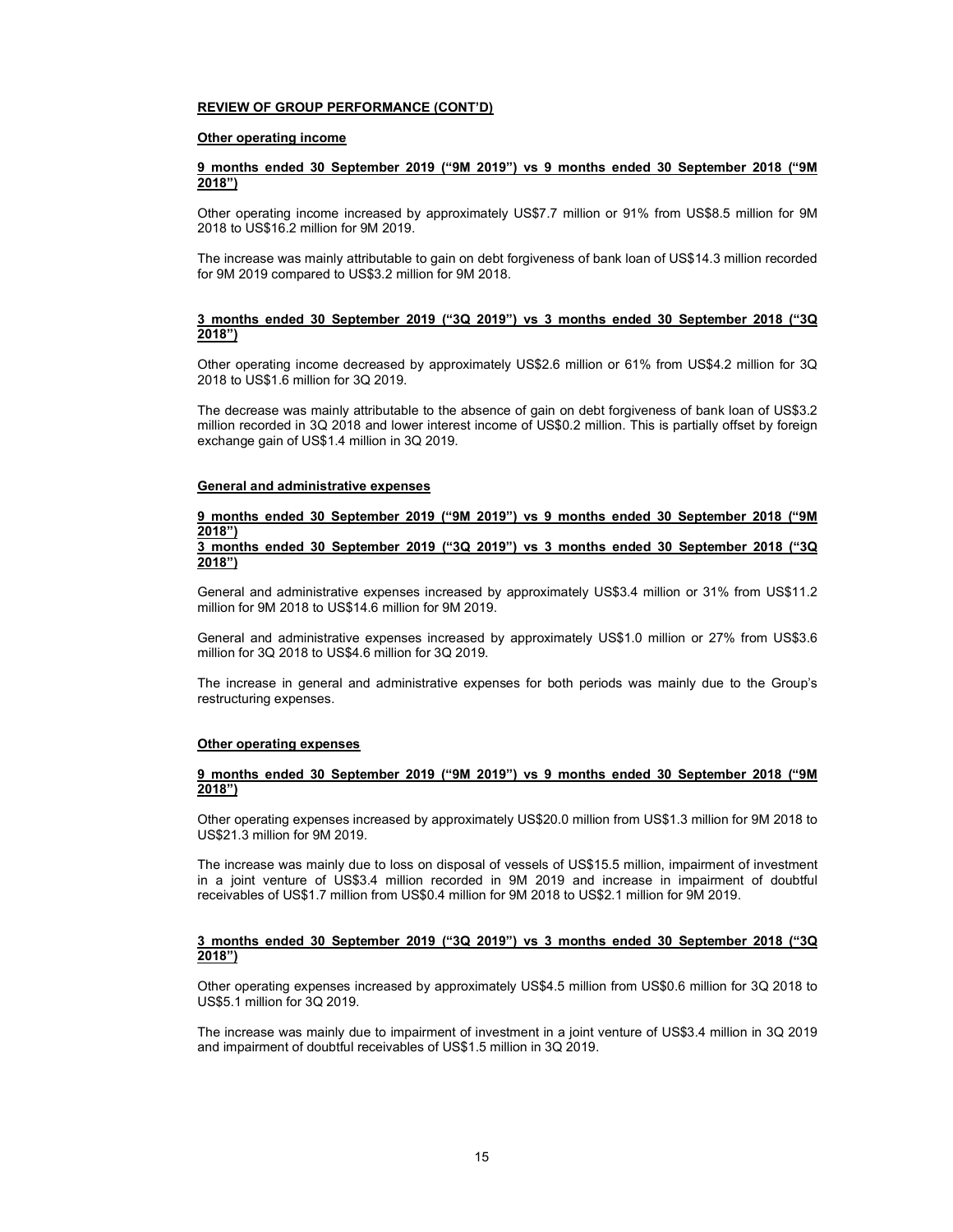#### REVIEW OF GROUP PERFORMANCE (CONT'D)

#### Finance costs

# 9 months ended 30 September 2019 ("9M 2019") vs 9 months ended 30 September 2018 ("9M 2018")

3 months ended 30 September 2019 ("3Q 2019") vs 3 months ended 30 September 2018 ("3Q 2018")

Finance costs increased by approximately US\$0.3 million or 2% from US\$16.6 million for 9M 2018 to US\$16.9 million for 9M 2019.

Finance costs increased by approximately US\$0.2 million or 3% from US\$5.5 million for 3Q 2018 to US\$5.7 million for 3Q 2019.

The increase in finance costs for both periods was in line with an increase in interest rates, partially offset by a decrease in bank loans outstanding from US\$442.9 million as at 30 September 2018 to US\$416.3 million as at 30 September 2019.

#### Share of results of joint ventures

#### 9 months ended 30 September 2019 ("9M 2019") vs 9 months ended 30 September 2018 ("9M 2018") 3 months ended 30 September 2019 ("3Q 2019") vs 3 months ended 30 September 2018 ("3Q

# 2018") Share of results of joint ventures decreased by approximately US\$0.8 million or 61% from US\$1.3 million

for 9M 2018 to US\$0.5 million for 9M 2019.

Share of results of joint ventures decreased by approximately US\$0.4 million or 89% from US\$0.5 million for 3Q 2018 to US\$0.1 million for 3Q 2019.

The decrease in share of results of joint ventures for both periods was mainly attributable to lower profit from the joint ventures.

#### Share of results of associates

#### 9 months ended 30 September 2019 ("9M 2019") vs 9 months ended 30 September 2018 ("9M 2018") 3 months ended 30 September 2019 ("3Q 2019") vs 3 months ended 30 September 2018 ("3Q

Share of results of associates was nil for 9M 2019 compared to a loss of US\$2.0 million for 9M 2018.

Share of results of associates was nil for 3Q 2019 compared to a loss of US\$0.4 million for 3Q 2018.

There was no further share of losses of the associates as the Group capped its share of losses up to the Group's interest in the associates.

#### **Taxation**

2018")

# 9 months ended 30 September 2019 ("9M 2019") vs 9 months ended 30 September 2018 ("9M 2018")

Taxation expense decreased by US\$0.1 million or 5% from US\$0.8 million for 9M 2018 to US\$0.7 million for 9M 2019 due to lower income tax expense.

#### 3 months ended 30 September 2019 ("3Q 2019") vs 3 months ended 30 September 2018 ("3Q 2018")

Taxation expense increased by US\$0.2 million from US\$0.1 million for 3Q 2018 to US\$0.3 million for 3Q 2019 due to higher withholding tax expenses.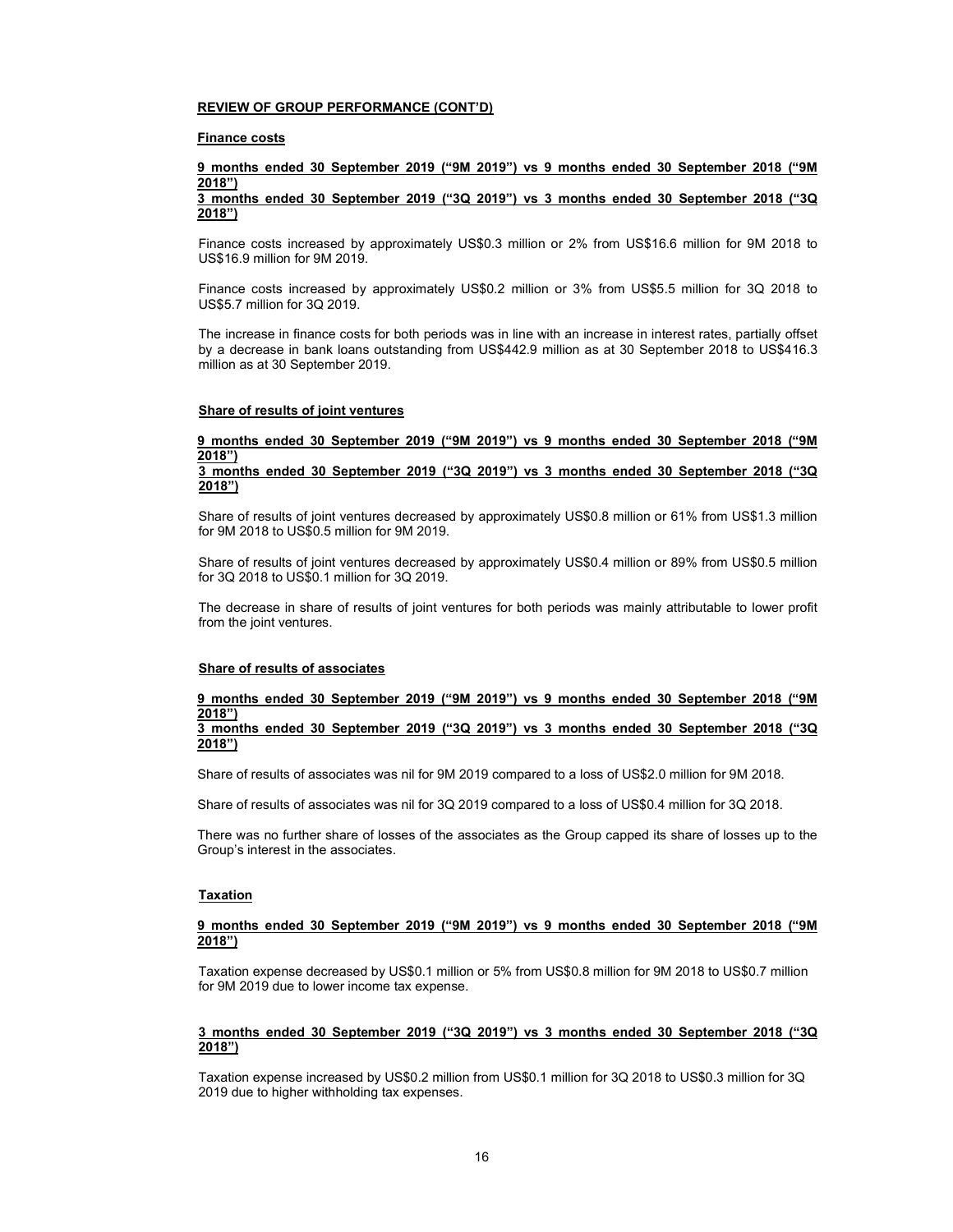#### REVIEW OF STATEMENT OF FINANCIAL POSITION

#### Non-current assets

The Group's non-current assets amounted to US\$345.5 million as at 30 September 2019. The increase in non-current assets from US\$343.2 million as at 31 December 2018 was mainly due to:

- (i) the recognition of right-of-use assets of US\$8.2 million; and
- (ii) the increase in non-current portion of amounts due from related companies by US\$7.1 million.

This was partially offset by:

- (iii) the decrease in property, plant and equipment by US\$10.3 million primarily due to depreciation and sale of a vessel; and
- (iv) the decrease in investment in joint ventures by US\$3.0 million mainly due to impairment of investment in a joint venture.

### Current assets

The Group's current assets amounted to US\$91.4 million as at 30 September 2019. The decrease in current assets from US\$125.5 million as at 31 December 2018 was mainly due to:

- (i) the decrease in assets held for sale by US\$28.0 million due to sale of assets;
- (ii) the decrease in cash and bank balances by US\$10.0 million; and
- (iii) the decrease in current portion of amounts due from related companies by US\$6.3 million.

This was partially offset by the increase in trade receivables by US\$6.7 million and increase in other receivables by US\$3.2 million.

#### Current liabilities

The Group's current liabilities amounted to US\$597.4 million as at 30 September 2019. The decrease in current liabilities from US\$612.3 million as at 31 December 2018 was attributed mainly to:

- (i) the decrease in bank loans by US\$26.8 million;
- (ii) the decrease in trade payables by US\$2.6 million;
- (iii) the decrease in notes payable by US\$0.8 million due to foreign exchange movement; and
- (iv) the decrease in amounts due to related companies by US\$0.6 million.

This was partially offset by:

- (v) the increase in other liabilities by US\$15.4 million; and
- (vi) the increase in lease liabilities by US\$0.7 million.

The Group is in negative working capital position of US\$506.0 million as at 30 September 2019. The Group is in the process of restructuring its debt obligations, please refer to Note 10 for more information.

# Non-current liabilities

The Group's non-current liabilities amounted to US\$23.3 million as at 30 September 2019. Non-current liabilities increased from US\$15.0 million as at 31 December 2018 primarily due to increase in lease liabilities of US\$8.3 million, in line with the recognition of right-of-use assets.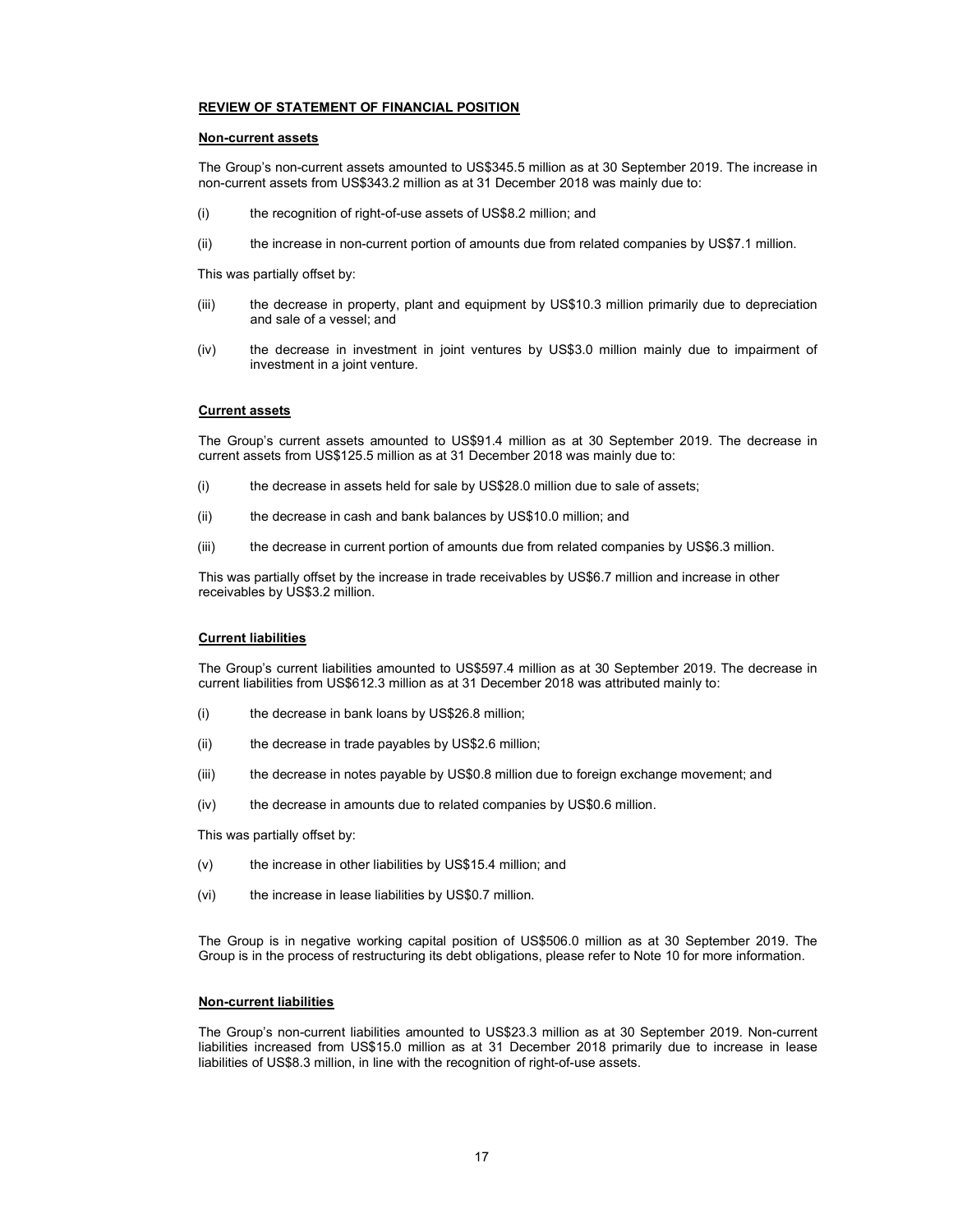# REVIEW OF CASH FLOWS

In 3Q 2019, the Group generated net cash outflows of US\$0.1 million.

Net cash inflow from operating activities was US\$4.1 million, which was mainly due to cash inflow from operating activities before working capital changes of US\$3.2 million and net working capital inflow of US\$1.2 million. This was partially offset by and net interest and taxes paid of US\$0.3 million.

Net cash outflow from investing activities was US\$4.1 million mainly due to deposit paid for proposed acquisition of a company of US\$2.7 million and purchase of property, plant and equipment of US\$1.7 million. This was partially offset by dividend income from joint venture of US\$0.3 million.

Net cash outflow from financing activities was US\$0.1 million, which was mainly due to cash and cash balances pledged as securities of US\$0.1 million.

#### 9. Where a forecast, or a prospect statement, has been previously disclosed to shareholders, any variance between it and the actual results.

Not applicable.

# 10. A commentary at the date of the announcement of the significant trends and competitive conditions of the industry in which the Group operates and any known factors or events that may affect the group in the next reporting period and the next 12 months.

On a quarter-on-quarter basis, the Group registered stronger gross profit for 3Q 2019 though revenue was slightly lower mainly due to weaker shipyard performance in 3Q 2019. The Group continued to record a net loss in 3Q 2019 due to higher restructuring expenses and write-off of investment in a joint venture entity. The Group expects macro uncertainties to continue to weigh down on market sentiments in the near term. While overall vessel utilisation has improved, the Group remains cautious on the outlook for the next 12 months and will continue to focus on improving its operating performance and its debt restructuring efforts.

On 7 October 2019, the High Court of the Republic of Singapore has granted the Company, Pacific Crest Pte Ltd ("PCPL") and CSI Offshore Pte Ltd ("CSIO") (collectively the "Entities") an extension of the existing moratoria to 28 February 2020. The Entities are granted liberty to convene the Court meetings for the purposes of considering and approving the schemes of arrangement proposed to be made between each of the Entity and their respective creditors. The Court meetings shall be convened on or before 18 February 2020, at a time and venue in Singapore to be determined.

Further on 11 October 2019, the Group announced that noteholders of the S\$100 million notes issued by the Company (the "Notes") have approved the extension of the maturity date of the Notes to 31 March 2020 to allow time for the Group to complete its debt restructuring.

#### 11. Dividend

#### (a) Current Financial Period Reported On

Any dividend declared for the current financial period reported on?

No.

#### (b) Corresponding Period of the Immediately Preceding Financial Year

Any dividend declared for the corresponding period of the immediately preceding financial year?

No.

#### (c) Date payable

Not applicable.

#### (d) Books closure date

Not applicable.